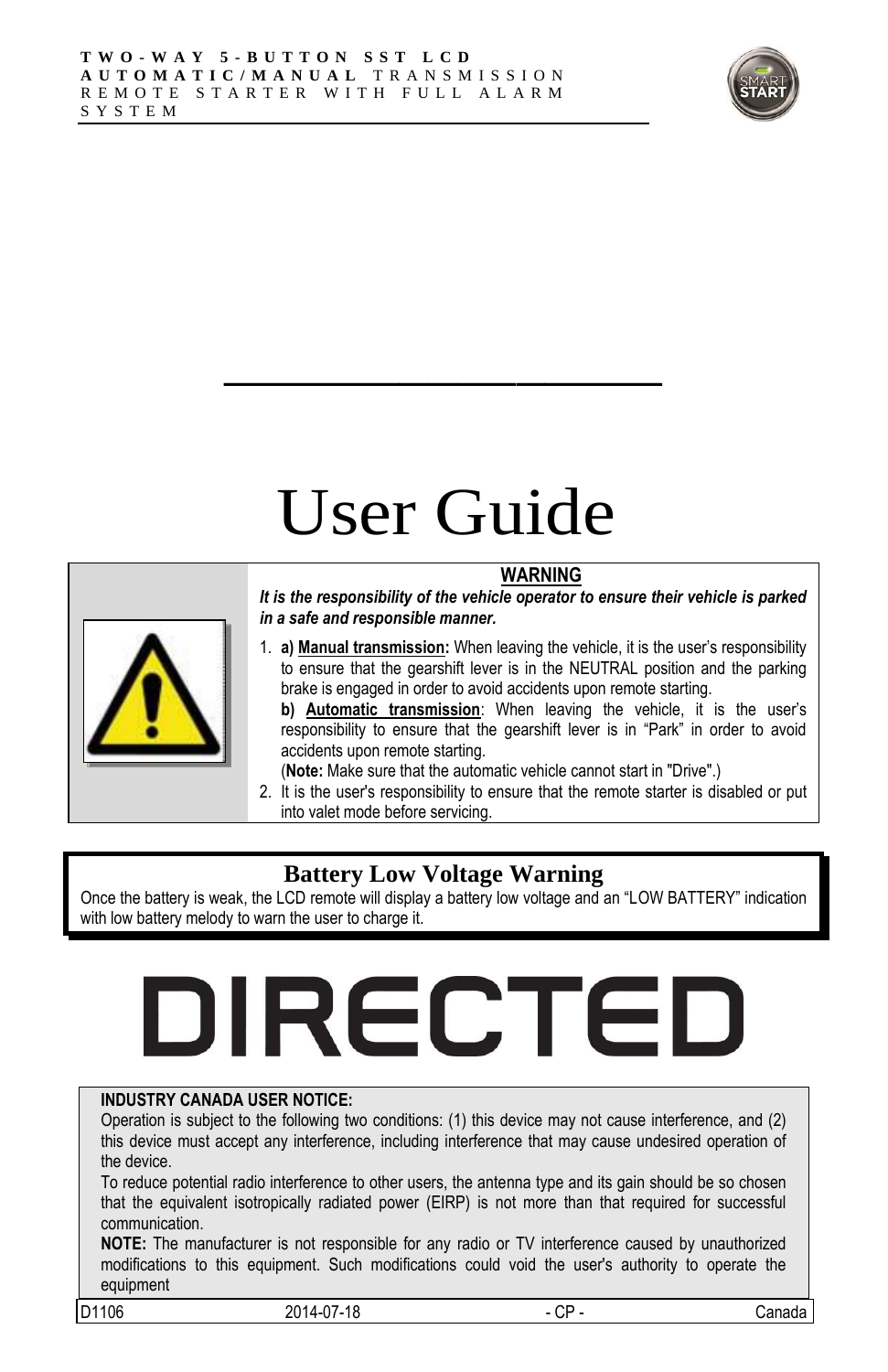## **Table of Contents**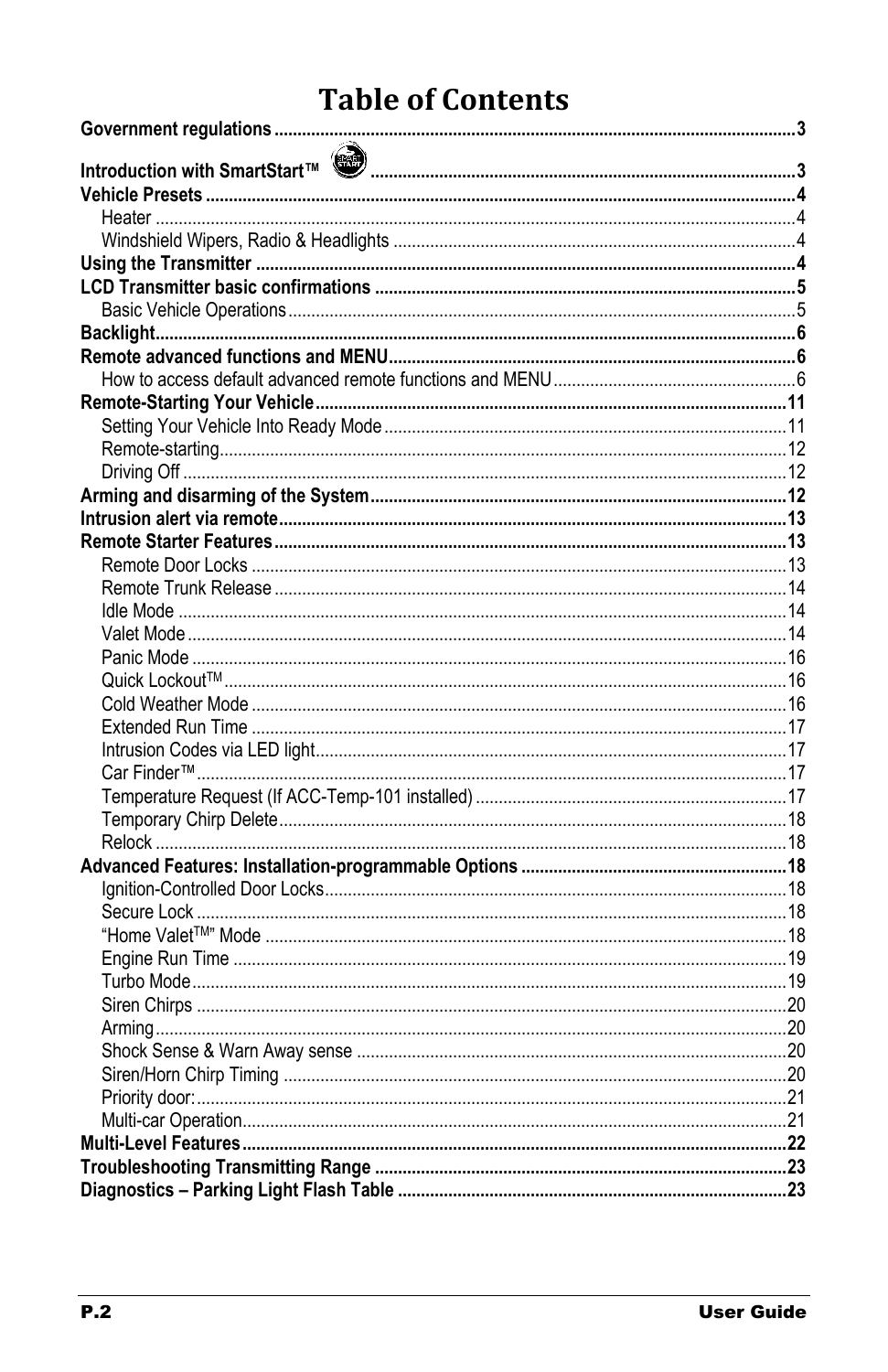## <span id="page-2-0"></span>*Government regulations*

This device complies with Part 15 of FCC rules. Operation is subject to the following two conditions: (1) This device may not cause harmful interference, and (2) This device must accept any interference received, including interference that may cause undesirable operation.

This equipment has been tested and found to comply with the limits for a class B digital device, pursuant to Part 15 of the FCC Rules. These limits are designed to provide reasonable protection against harmful interference in a residential installation. This equipment generates and can radiate radio frequency energy and, if not installed and used in accordance with the instruction manual, may cause harmful interference to radio communications. However, there is no guarantee that interference will not occur in a particular installation. If this equipment does cause harmful interference to radio or television, which can be determined by turning the equipment OFF and ON, the user is encouraged to try to correct the interference by one or more of the following measures:

- Reorient or relocate the receiving antenna.
- Increase the separation between the equipment and receiver.
- Connect the equipment into an outlet on a circuit different from that to which the receiver is connected.
- Consult the dealer or an experienced radio / TV technician for help.

To satisfy FCC RF exposure compliance requirements, this device should be used in hand-held, hand operated configurations only. The device and its antenna must maintain a separation distance of 20 cm or more from the person"s body, except for the hand and wrists, to satisfy RF exposure compliance. This device is designed to be used in a person"s hands and its operating configurations do not support normal transmissions while it is carried in pockets or holsters next to a person"s body.

#### **Canada Statements**

This device complies with Industry Canada licence-exempt RSS standard(s). Operation is subject to the following two conditions: (1) this device may not cause interference, and (2) this device must accept any interference, including interference that may cause undesired operation of the device.

Any changes or modifications not expressly approved by the party responsible for compliance could void the user"s authority to operate the equipment.

## <span id="page-2-1"></span>*Introduction with SmartStart™*

This is a state-of-the-art remote car starter system. The system is packed with advanced features such as priority access to the driver's door (commodity features), the Safe Start children safety feature and SmartStart™.

SmartStart™ is a groundbreaking technology that enables your remote starter features to be accessed by your smartphone. Features include keyless entry, trunk release, panic, remote start/stop toggle and alarm notifications<sup>1</sup>. Note: SmartStart™ must be professionally installed. For more information, see your nearest authorised Directed Canada dealer.

With many advanced functions, this product will satisfy any one of your expectations from high-end commodity and security systems, without neglecting any standard feature commonly offered by entry-level starters.

1

<sup>1</sup> Certain conditions apply. See your authorised Directed Canada dealer.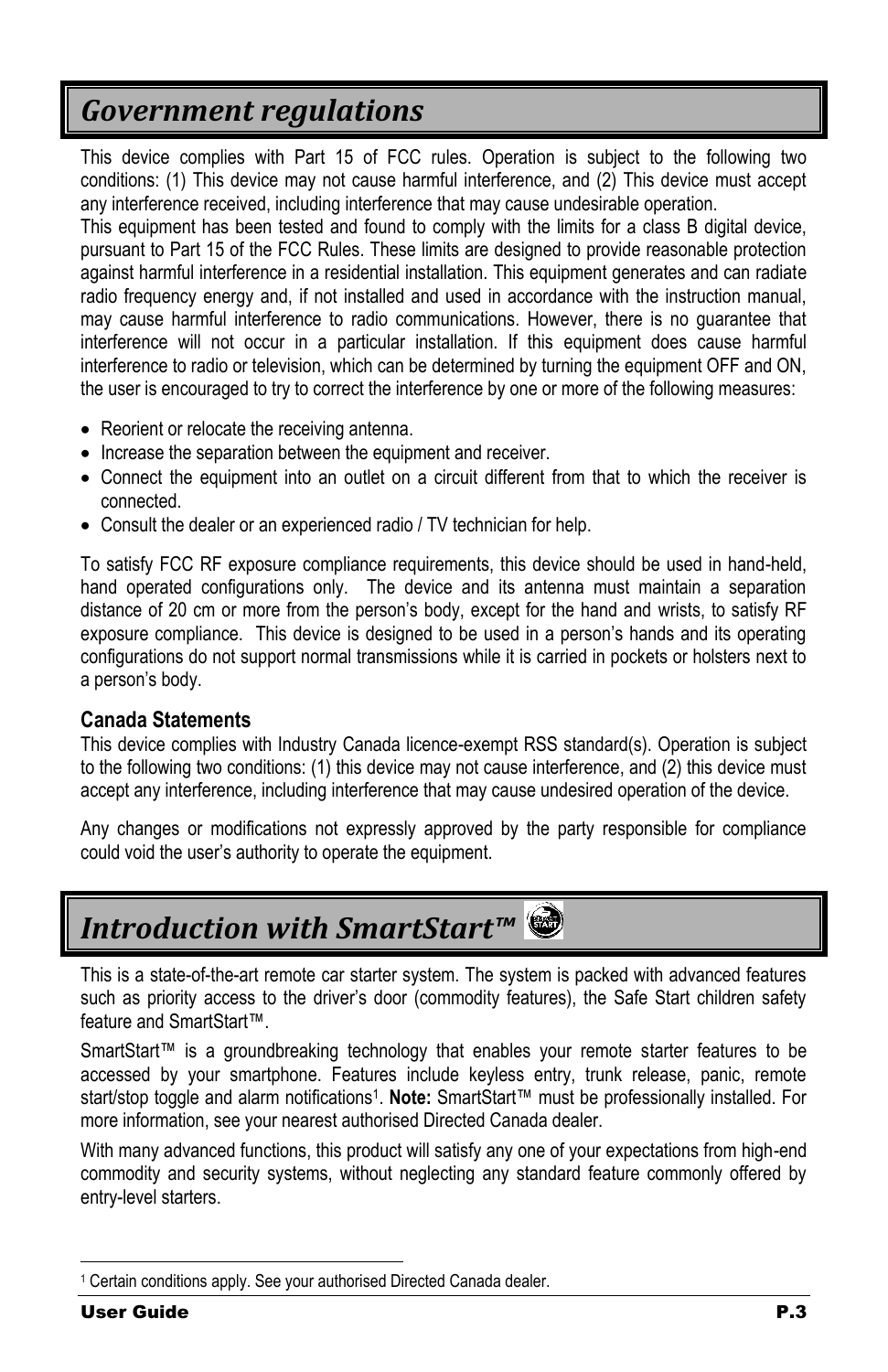## <span id="page-3-0"></span>*Vehicle Presets*

#### <span id="page-3-1"></span>**Heater**

When leaving the vehicle it is recommended to preset the accessory controls in preparation for the next remote start. Settings for the blower motor (fan), front and rear, should not be left on **HIGH**. It is recommended to leave the settings on **LOW** or **MEDIUM** instead.

#### <span id="page-3-2"></span>**Windshield Wipers, Radio & Headlights**

Certain vehicles require the radio and / or windshield wiper and / or headlight circuits to become energized while running under remote start. When leaving the vehicle you must ensure that the windshield wiper and headlight switches are **OFF**. Leaving the headlight switch **ON** on certain types of vehicles could cause them to remain **ON** even after remote starter shut down, resulting in a dead battery.

## <span id="page-3-3"></span>*Using the Transmitter*

Your remote starter is equipped with a 5-button multi-channel remote control. It can operate two independent vehicles equipped with identical remote starters (see **Multi-car operation** section on **pag[e-21\)](#page-20-1)**.

#### **The functions of the 2-way transmitter are as follows:**

|                           | 0         | LOCK:<br>Locks the doors and arms the system.                                                                                                     |  |  |  |  |
|---------------------------|-----------|---------------------------------------------------------------------------------------------------------------------------------------------------|--|--|--|--|
|                           | $\bullet$ | UNLOCK:<br>Unlocks the doors and disarms the system. Activates the<br><b>AUX 1</b> output if Priority Door Access is configured.                  |  |  |  |  |
| a<br>ណ                    |           | <b>FUNCTION:</b><br>Turns the backlight ON.<br>Enters remote Menu.<br>This button allows different functions to any of the other four<br>buttons. |  |  |  |  |
|                           | K         | TRUNK:<br>Opens the TRUNK or activates the AUX 3 output.<br><b>Note:</b> Trunk option must be installed.                                          |  |  |  |  |
| F.                        | £         | START/STOP:<br>Starts or Stops the engine (normal functions).                                                                                     |  |  |  |  |
| (Image as reference only) | GEEED     | Charger port:<br>The battery charger plugs into this port.                                                                                        |  |  |  |  |

**Note:** When using the remote for second car operation, the beep played by the transmitter changes to indicate the user that the second car operation message was sent to the car.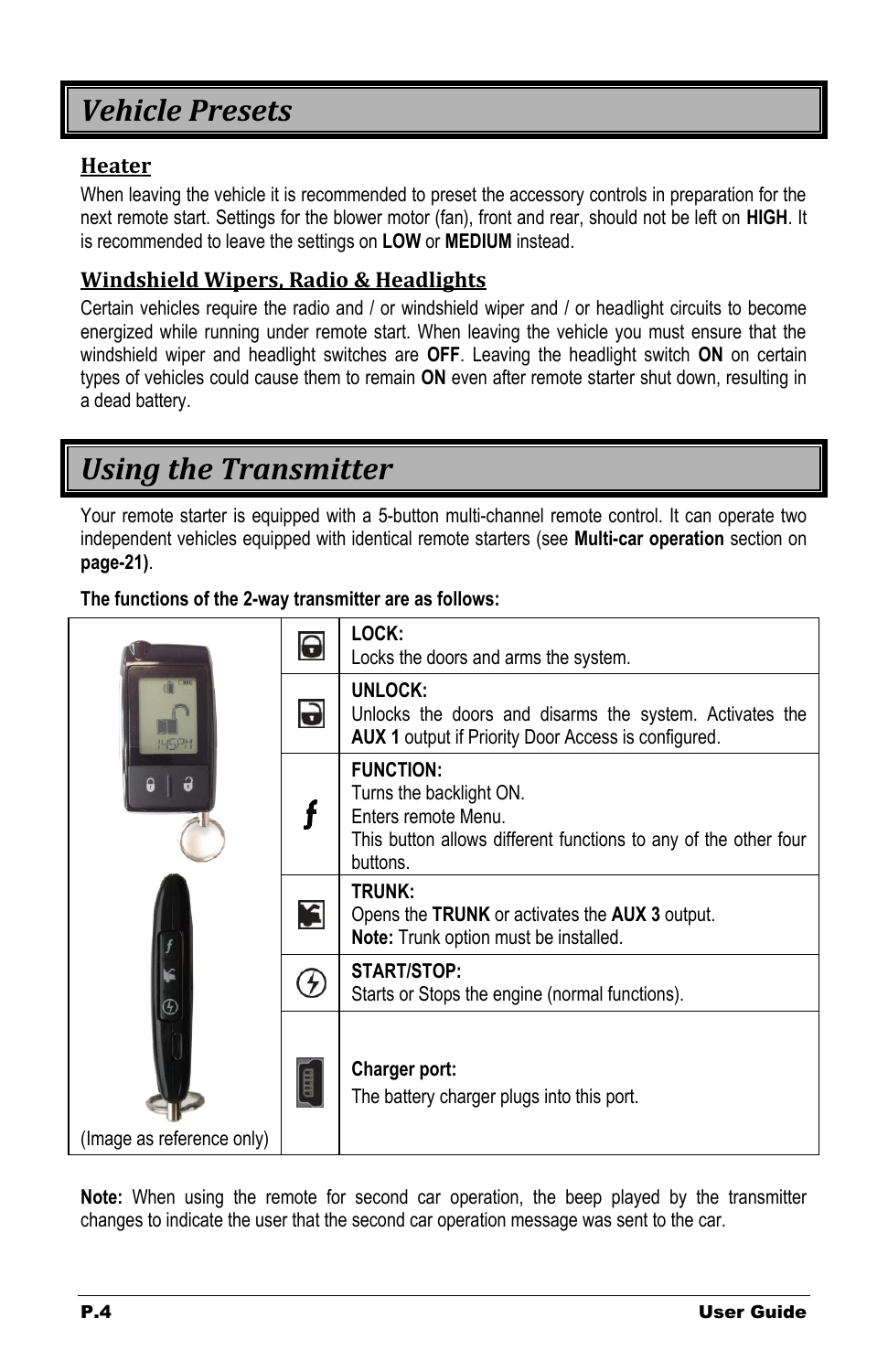#### **The functions of the 1-way transmitter are as follows (optional):**

|            | <b>LOCK:</b> Locks the doors and arms the system.                                                                                                                                                                                         |                           |  |  |
|------------|-------------------------------------------------------------------------------------------------------------------------------------------------------------------------------------------------------------------------------------------|---------------------------|--|--|
| 9          | <b>UNLOCK:</b> Unlocks the doors and disarms the<br>system. Activates the <b>AUX 1</b> output if Priority<br>Door Access is configured.                                                                                                   |                           |  |  |
| V          | <b>TRUNK:</b> Opens the <b>TRUNK</b> or activates the<br>AUX 3 output.<br>Note: TRUNK option must be installed.                                                                                                                           |                           |  |  |
|            | <b>START/STOP:</b> Remote starts or stops the<br>engine. Gets the system into Cold Weather mode<br>by pressing the <b>AUX</b> button and then pressing<br>and holding the <b>START/STOP</b> button for<br>3 seconds. Note: Icon may vary. | $\circledR$               |  |  |
| <b>AUX</b> | <b>AUX:</b> This button serves as a second function<br>button.<br>This button allows different functions to any of<br>the other four buttons.                                                                                             | (Image as reference only) |  |  |

## <span id="page-4-0"></span>*LCD Transmitter basic confirmations*

#### <span id="page-4-1"></span>**Basic Vehicle Operations**

| <b>Function</b>             | <b>Button pressed</b>                  | Icon / text                                     | Sound                     | <b>Instructions /description</b>             |
|-----------------------------|----------------------------------------|-------------------------------------------------|---------------------------|----------------------------------------------|
| Lock                        | 8                                      | $\overline{\mathbf{U}}$ /LOCK                   | 1 beep                    | Lock and arm the system                      |
| <b>Unlock</b>               | d                                      | <b>U</b> / UNLOCK                               | 2 beeps                   | Unlock and disarm the system                 |
| Trunk or Aux 3              | К                                      | $\mathbf{E}$ /TRUNK                             | 3 short<br>beeps          | Trunk output                                 |
| <b>Start</b>                | $\mathcal{F}$                          | <b>REMOTE START +</b><br>$\binom{1}{2}$ + 0.15M | Engine<br>Start<br>Melody | Start the engine (15 min. by default)        |
| <b>Stop</b>                 | $\left(  \right)$                      | REMOTE STOP +<br><b>CLOCK</b>                   | Engine<br>Stop<br>Melody  | Stop the engine                              |
| <b>Back light</b>           |                                        | On for 4 seconds                                |                           | Press <i>I</i> button quickly                |
| <b>Cold Weather</b><br>mode | $f$ then $\circledf$                   | ം ∥                                             | <b>CWM</b><br>Melody      | See Cold Weather Mode section<br>$(page-16)$ |
| <b>Valet Mode</b>           | $\mathbf{u}^{\Omega}$ + $\odot$        | $\mathbf{R}$ + COMBO<br><b>VALET ON</b>         | Valet<br>Mode<br>Melody   | See Valet mode section<br>$(page-14)$        |
| Panic                       | $\mathbf{\Theta}$ or $\mathbf{\Theta}$ | $PANIC +$ for<br>3 sec.                         | 1 beep                    | See Panic Mode section<br>$(page-16)$        |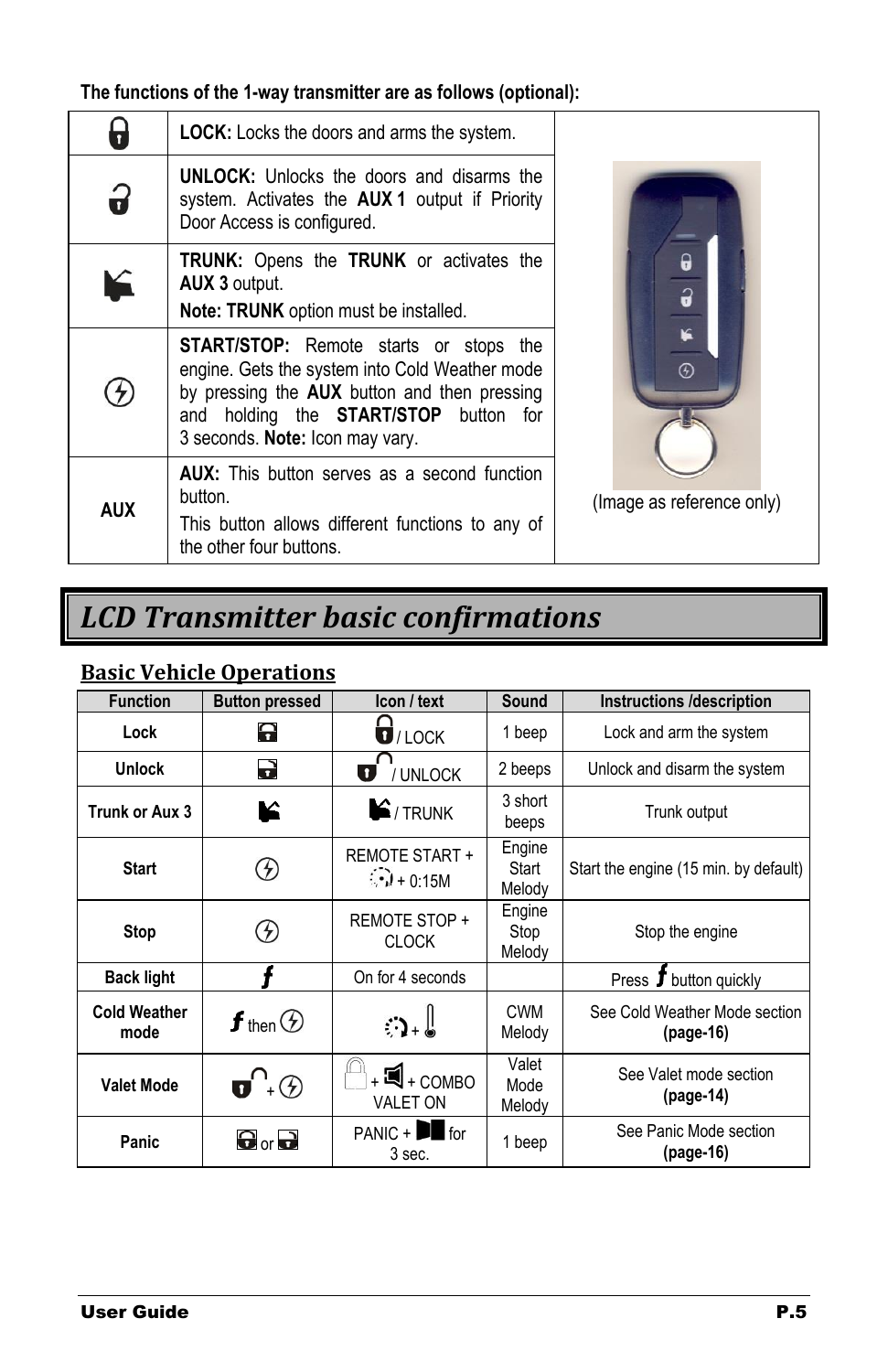## <span id="page-5-0"></span>*Backlight*

#### **Two different ways to use the backlight:**

- Turning the backlight on for 3 seconds, press the  $f$  button quickly.
- To browse the **MENU** with the backlight **ON:**
	- a) Press the  $f$  button quickly and release. The backlight should turn ON.
	- b) Within 3 seconds, press and release the  $f$  button to access the various functions. Refer to Remote advanced functions and Menu**.**

## <span id="page-5-1"></span>*Remote advanced functions and MENU*

#### <span id="page-5-2"></span>**How to access default advanced remote functions and MENU**

| <b>User</b>                                                    |               | <b>Transmitter (default)</b>                                                           |
|----------------------------------------------------------------|---------------|----------------------------------------------------------------------------------------|
| 1. Press $f$ for 1 second and release                          | →             | Remote beeps once and LEVEL1<br>appears on screen.                                     |
| 2. Press $f$ a 2 <sup>nd</sup> time for 1 second and release   | →             | Remote beeps once and LEVEL2<br>appears on screen.                                     |
| 3. Press $f$ a 3 <sup>rd</sup> time for 1 second and release   | →             | Remote beeps once and LEVEL3<br>appears on screen.                                     |
| 4. Press $f$ a 4 <sup>th</sup> time for 1 second and release   | →             | Remote beeps once and MENU<br>appears on screen.                                       |
| 5. At that point, press $\bullet$ to enter the remote<br>MENU. | $\rightarrow$ | Follow the steps listed below in<br>"Selecting and adjusting<br>advance MENU options": |

**Note:** The order of LEVELS and MENU can be re-arranged in the menu option **f** BUTTON **PROGRAM.**

#### **Selecting and adjusting advanced menu options:**

- 1. When in **MENU**, press **b** button to enter the menu.
- 2. Press button to move up in the menu or **button to move down in the** menu.
- 3. Press  $\triangleright$  button to select the option you would like to adjust.
- 4. Press button to **increase** the value or to activate or deactivate a function or toggle through the selection.
- 5. Press button to **decrease** the value or to activate or deactivate a function or toggle through the selection.
- 6. Press  $\bullet$  button to move to the next sub-option or go back to the main menu.
- 7. To **SAVE** modifications and **EXIT** remote **MENU**, do not touch any button for approximately 30 seconds or press  $\blacktriangleright$  to save settings and  $f$  to exit menu.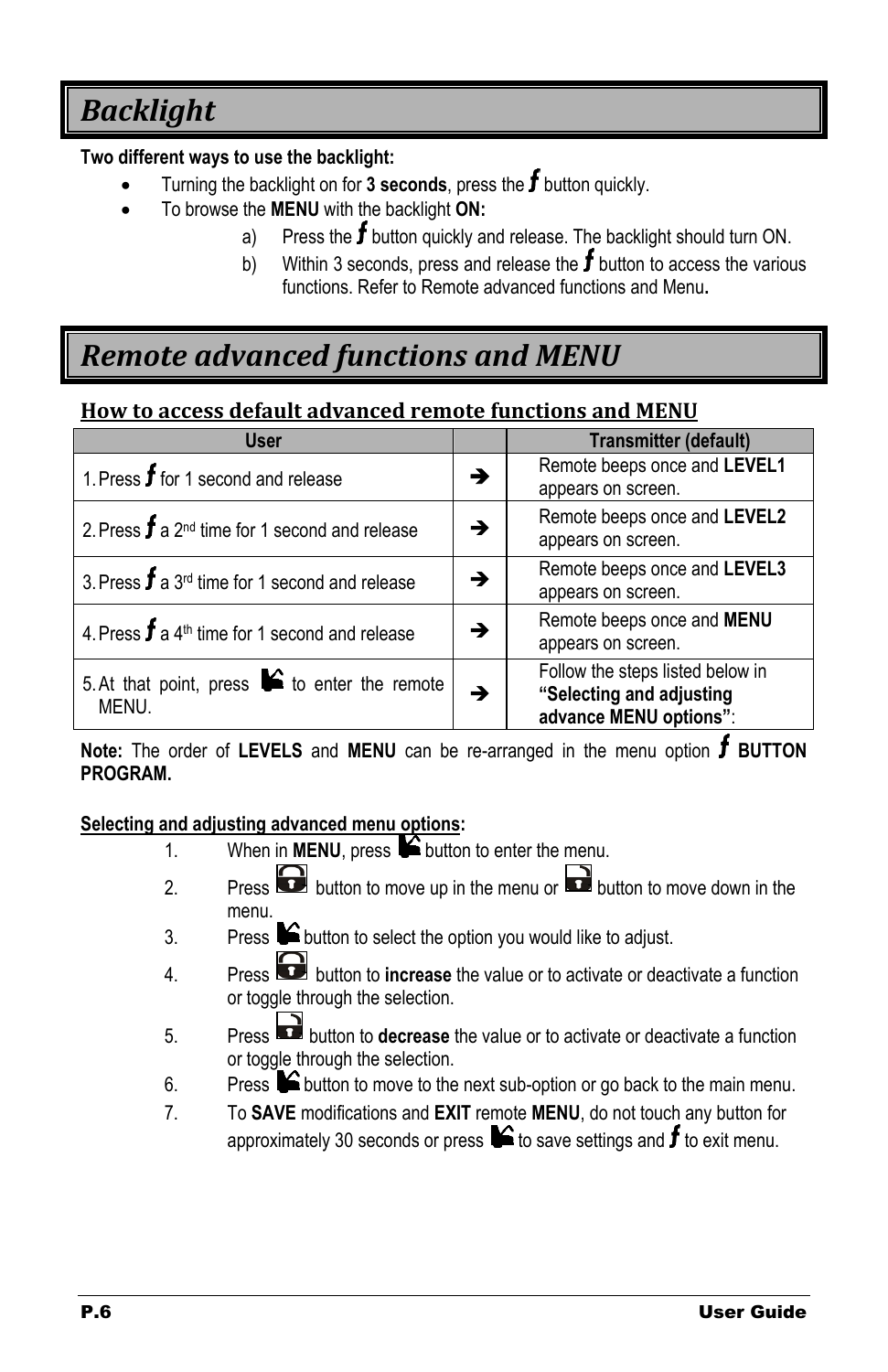## *Remote advanced functions and MENU*

| <b>Display</b>     | <b>Description</b>                                                                                                                             |  |  |  |  |
|--------------------|------------------------------------------------------------------------------------------------------------------------------------------------|--|--|--|--|
|                    | Parking meter countdown                                                                                                                        |  |  |  |  |
|                    | This version of the countdown feature is particularly useful for keeping track of                                                              |  |  |  |  |
|                    | parking meter time. The transmitter will beep 5 times, 5min before the Parking                                                                 |  |  |  |  |
|                    | countdown reaches 0 then beeps 5 times once the countdown expires and                                                                          |  |  |  |  |
|                    | display PARK EXPIRY.                                                                                                                           |  |  |  |  |
| <b>PARK METER</b>  | Through Advanced Options, first press $f$ to select MENU, then:                                                                                |  |  |  |  |
| (1)                | Choose PARK METER and press $\blacktriangleright$ .<br>a.                                                                                      |  |  |  |  |
|                    | Choose ON then press $\blacktriangleright$ . Set the time you want to allocate.<br>b.                                                          |  |  |  |  |
|                    | First set the hour by pressing $\bigodot$ to increment or $\bigcirc$ to                                                                        |  |  |  |  |
|                    | decrement, and press $\blacktriangleright$ . Then set the minutes and press                                                                    |  |  |  |  |
|                    | $\blacktriangleright$ to apply the settings.                                                                                                   |  |  |  |  |
|                    | The text <b>PARK METER</b> will appear with the flashing $\binom{1}{k}$ icon.<br>C.                                                            |  |  |  |  |
|                    | Press f button to exit MENU.                                                                                                                   |  |  |  |  |
|                    | Alarm clock                                                                                                                                    |  |  |  |  |
|                    | The LCD remote control has a built-in alarm clock, which can be set up using<br>the ALARM CLOCK Menu. Once the programmed time is reached, the |  |  |  |  |
|                    | remote will beep 5 times and display the text ALARM CLOCK every minute                                                                         |  |  |  |  |
|                    | for a period of 5 minutes or until a button is pressed.                                                                                        |  |  |  |  |
|                    | Through Advanced Options, first press $f$ to select MENU, then:                                                                                |  |  |  |  |
| <b>ALARM CLOCK</b> | Choose ALARM CLOCK and press <b>S</b> .<br>a.                                                                                                  |  |  |  |  |
| (2)                | Choose ON and press $\hat{\blacktriangleright}$ . Set the time at which you want to<br>b.                                                      |  |  |  |  |
|                    | set the alarm. First set the hour by pressing <b>the independance of</b> to increment                                                          |  |  |  |  |
|                    | or $\Box$ to decrement, and press $\blacktriangleright$ . Then set the minutes and                                                             |  |  |  |  |
|                    | press $\blacktriangleright$ to apply the settings.                                                                                             |  |  |  |  |
|                    | The text ALARM CLOCK will appear with the flashing<br>C.                                                                                       |  |  |  |  |
|                    | icon. Press $f$ button to exit MENU.                                                                                                           |  |  |  |  |
|                    | Cold weather mode function (see Cold weather mode section for details)                                                                         |  |  |  |  |
|                    | Through Advanced Options, first press $f$ to select MENU, then:                                                                                |  |  |  |  |
| <b>CWM</b>         | Choose CWM and press $\blacksquare$<br>a.                                                                                                      |  |  |  |  |
| (3)                | Choose ON, then press $\blacktriangleright$ The icon $\binom{1}{2}$ and $\blacktriangleright$ will appear<br>b.                                |  |  |  |  |
|                    | and the remote will display the text CWM ON.                                                                                                   |  |  |  |  |
|                    | To disable CWM, simply redo the steps above and select<br>C.                                                                                   |  |  |  |  |
|                    | OFF.                                                                                                                                           |  |  |  |  |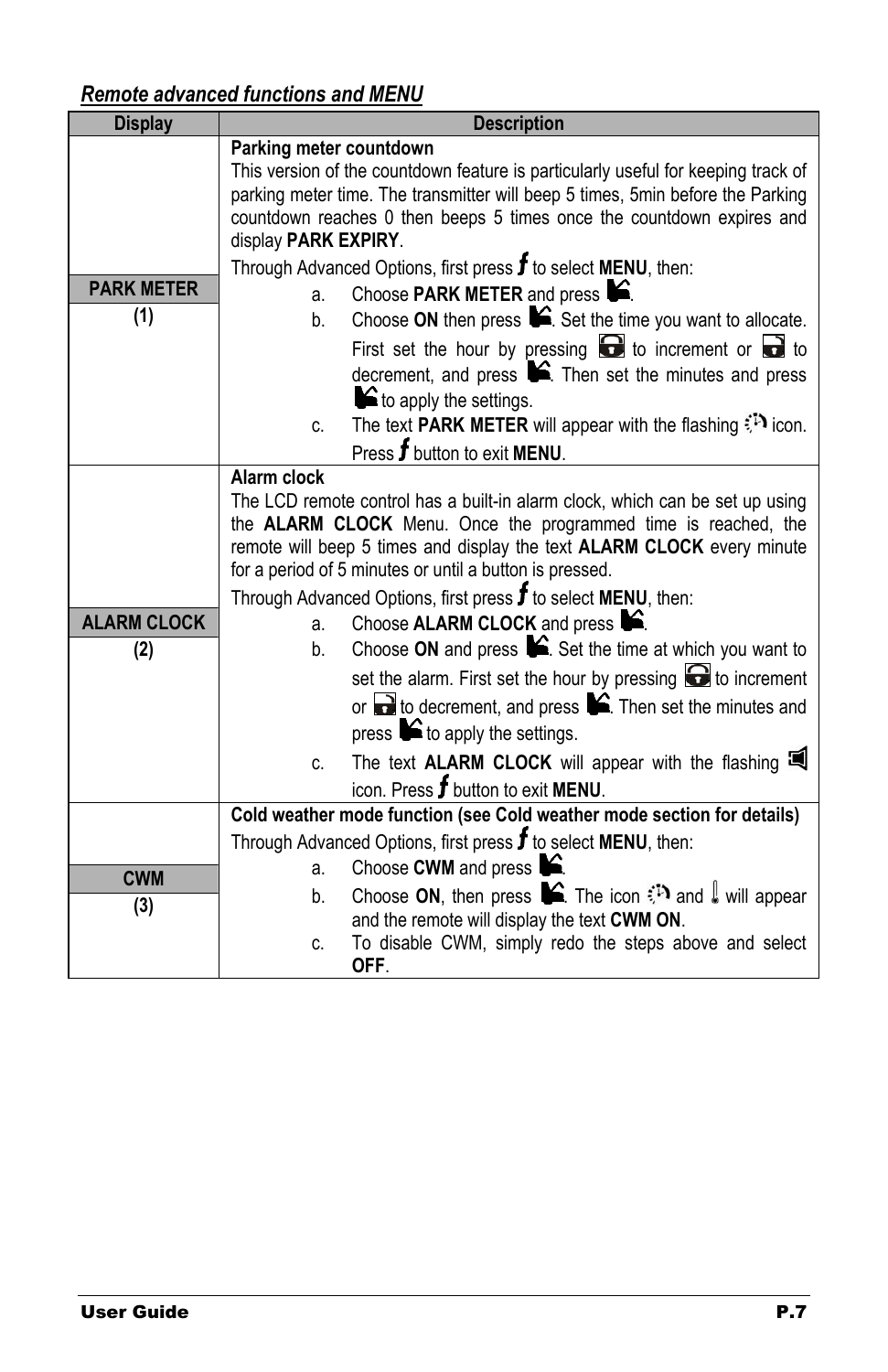| <b>Display</b>     | <b>Description</b>                                                                                                               |  |  |  |  |  |
|--------------------|----------------------------------------------------------------------------------------------------------------------------------|--|--|--|--|--|
|                    | Valet functions (see Valet Mode section for details)                                                                             |  |  |  |  |  |
|                    | Through Advanced Options, first press $f$ to select MENU, then:                                                                  |  |  |  |  |  |
|                    | Choose VALET MODE and press $\blacktriangleright$ .<br>a.                                                                        |  |  |  |  |  |
|                    | Press $\bigodot$ or $\bigodot$ to make your selection then press $\blacktriangleright$ .<br>b.                                   |  |  |  |  |  |
|                    | i. OFF: It disables Valet mode.                                                                                                  |  |  |  |  |  |
| <b>VALET MODE</b>  | ii. ALARM VALET: Only the alarm is disabled, if available.                                                                       |  |  |  |  |  |
| (4)                | $\Box$ and $\Box$ or $\Box$ will appear on the LCD screen.                                                                       |  |  |  |  |  |
|                    | iii. START VALET: Only the starter is disabled, if available.                                                                    |  |  |  |  |  |
|                    | $\bullet$ $\blacksquare$ and $\Box$ or $\Box$ will appear on the LCD screen.<br>iv. COMBO VALET: Starter and alarm are disabled. |  |  |  |  |  |
|                    |                                                                                                                                  |  |  |  |  |  |
|                    | and $\bigcirc$ will appear on the LCD screen.<br>v. BACK: It brings you to the remote menu display.                              |  |  |  |  |  |
|                    | <b>Time start function</b>                                                                                                       |  |  |  |  |  |
|                    | This feature is used to remote start the car at a pre-programmed time. Once                                                      |  |  |  |  |  |
|                    | the pre-programmed time is reached, the remote will send a start command to                                                      |  |  |  |  |  |
|                    | the vehicle module.                                                                                                              |  |  |  |  |  |
|                    | Through Advanced Options, first press $f$ to select MENU, then:                                                                  |  |  |  |  |  |
|                    | Choose TIME START and press C. Choose ON to enable<br>a.                                                                         |  |  |  |  |  |
| <b>TIME START</b>  | this feature and press $\blacktriangleright$ .                                                                                   |  |  |  |  |  |
| (5)                | Set the time at which you want to remote start the vehicle.<br>b.                                                                |  |  |  |  |  |
|                    | First set the hour, and press $\blacktriangleright$ . Then set the minutes and                                                   |  |  |  |  |  |
|                    | press $\triangleright$ to apply settings.                                                                                        |  |  |  |  |  |
|                    | will appear on the screen to confirm activation.<br>c.                                                                           |  |  |  |  |  |
|                    | Note: The TIME START function can only be carried out once per remote                                                            |  |  |  |  |  |
|                    | start.                                                                                                                           |  |  |  |  |  |
|                    | <b>Keypad lock function</b>                                                                                                      |  |  |  |  |  |
|                    | By default, keypad lock is disabled. When this feature is enabled, the remote                                                    |  |  |  |  |  |
|                    | is locked to prevent unintentional operations. Note that as long as the keypad                                                   |  |  |  |  |  |
|                    | is locked, the remote is non-operational until the feature is disabled or                                                        |  |  |  |  |  |
|                    | temporarily unlocked for 20 seconds. To temporarily unlock the keypad, press                                                     |  |  |  |  |  |
|                    | and hold the $f$ button until the remote plays a melody and READY is displayed<br>on the LCD.                                    |  |  |  |  |  |
| <b>KEYPAD LOCK</b> |                                                                                                                                  |  |  |  |  |  |
| (6)                | To enable Keypad lock through Advanced Options, first press $f$ button to                                                        |  |  |  |  |  |
|                    | select MENU, then:                                                                                                               |  |  |  |  |  |
|                    | Choose KEYPAD LOCK and press $\bullet$ (by default, the<br>a.                                                                    |  |  |  |  |  |
|                    | option is OFF).                                                                                                                  |  |  |  |  |  |
|                    | Press $\Box$ or $\Box$ to select the desired time before keypad<br>b.                                                            |  |  |  |  |  |
|                    | locking: 5 sec, 10 sec, 20 sec.                                                                                                  |  |  |  |  |  |
|                    | Press $\blacktriangleright$ to apply the settings then press <b>f</b> button to exit.<br>C.                                      |  |  |  |  |  |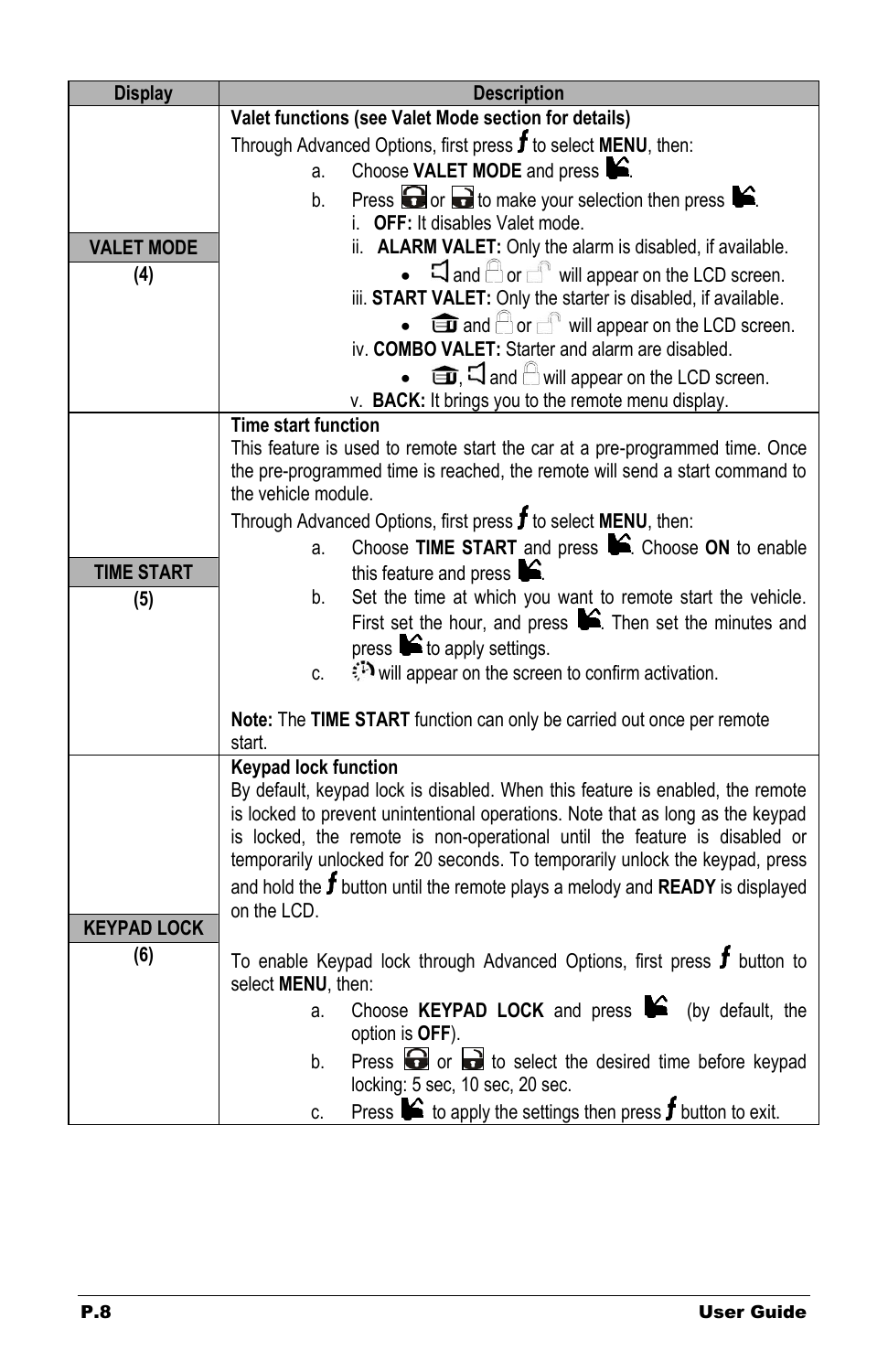| <b>Display</b>     | <b>Description</b>                                                                                       |  |  |  |  |  |
|--------------------|----------------------------------------------------------------------------------------------------------|--|--|--|--|--|
|                    | Screen color                                                                                             |  |  |  |  |  |
|                    | The screen color can be set to 7 different colors. By default, the backlight color                       |  |  |  |  |  |
| <b>SCREEN</b>      | is CYAN.                                                                                                 |  |  |  |  |  |
| <b>COLOR</b>       | Through Advanced Options, first press $f$ to select MENU, then:                                          |  |  |  |  |  |
| (7)                | Choose COLOR and press <b>C</b> .<br>a.                                                                  |  |  |  |  |  |
|                    | Choose the desired color by pressing $\Box$ or $\Box$<br>b.                                              |  |  |  |  |  |
|                    | Press $\blacktriangleright$ to apply the settings then press <b>f</b> button to exit.<br>c.              |  |  |  |  |  |
|                    | <b>Confirmation type</b>                                                                                 |  |  |  |  |  |
|                    | This feature enables the user to choose the various types of confirmation                                |  |  |  |  |  |
|                    | feedback return once a command has been executed.                                                        |  |  |  |  |  |
|                    | Through Advanced Options, first press $f$ button to select MENU, then:                                   |  |  |  |  |  |
|                    | Choose TONE VIBR CONFIRM and press $\blacktriangleright$ .<br>a.                                         |  |  |  |  |  |
| <b>TONE VIBR</b>   | Press $\Box$ or $\Box$ to select the method of confirmation:<br>b.                                       |  |  |  |  |  |
| <b>CONFIRM</b>     | i. TONE: The remote will only play various melodies and                                                  |  |  |  |  |  |
| (8)                | beeps to confirm various commands.                                                                       |  |  |  |  |  |
|                    | ii. TONE VIBR: The remote will play various melodies and                                                 |  |  |  |  |  |
|                    | beeps with vibration to confirm various commands.                                                        |  |  |  |  |  |
|                    | iii. VIBR: The remote will vibrate only to confirm various                                               |  |  |  |  |  |
|                    | commands.                                                                                                |  |  |  |  |  |
|                    | iv. OFF: The remote will be completely silent.                                                           |  |  |  |  |  |
|                    | Press $\blacktriangleright$ to apply the settings then press <b>f</b> button to exit.<br>C.              |  |  |  |  |  |
|                    | <b>Color confirmation</b><br>This feature enables the user to choose various color confirmation feedback |  |  |  |  |  |
|                    | return once a command has been executed.                                                                 |  |  |  |  |  |
| <b>CONFIRM</b>     | Through Advanced Options, first press $f$ to select MENU, then:                                          |  |  |  |  |  |
| <b>COLOR</b>       | Choose COLOR CONFIRMATION and press C.<br>a.                                                             |  |  |  |  |  |
| (9)                | Press $\Box$ or $\Box$ to toggle selection (by default, the option is<br>b.                              |  |  |  |  |  |
|                    | OFF).                                                                                                    |  |  |  |  |  |
|                    | Press $\blacktriangleright$ to apply the settings then press $f$ button to exit.                         |  |  |  |  |  |
|                    | c.<br><b>Clock Set</b>                                                                                   |  |  |  |  |  |
|                    | Through Advanced Options, first press $f$ button to select MENU, then:                                   |  |  |  |  |  |
|                    | Choose CLOCK SET and press <b>S</b> .<br>a.                                                              |  |  |  |  |  |
| <b>CLOCK SET</b>   | First set the hour by pressing $\blacksquare$ to increment or $\blacksquare$ to<br>b.                    |  |  |  |  |  |
| (10)               | decrement, and press $\hat{\blacktriangleright}$ . Then set the minutes and press                        |  |  |  |  |  |
|                    |                                                                                                          |  |  |  |  |  |
|                    | Press $\blacktriangleright$ to apply the settings then press <b>f</b> button to exit.                    |  |  |  |  |  |
|                    | C.                                                                                                       |  |  |  |  |  |
|                    | This feature enables the user to choose the temperature unit display                                     |  |  |  |  |  |
|                    | (temperature sensor needed and sold separately).                                                         |  |  |  |  |  |
| <b>TEMPERATURE</b> | Through Advanced Options, first press $f$ button to select MENU, then:                                   |  |  |  |  |  |
|                    | Choose TEMPERATURE and press <b>S</b> .<br>a.                                                            |  |  |  |  |  |
| (11)               | Press $\bigodot$ or $\bigodot$ to toggle selection (by default, the option is<br>b.                      |  |  |  |  |  |
|                    | C).                                                                                                      |  |  |  |  |  |
|                    | Press $\bullet$ to apply the settings then press $f$ button to exit.<br>C.                               |  |  |  |  |  |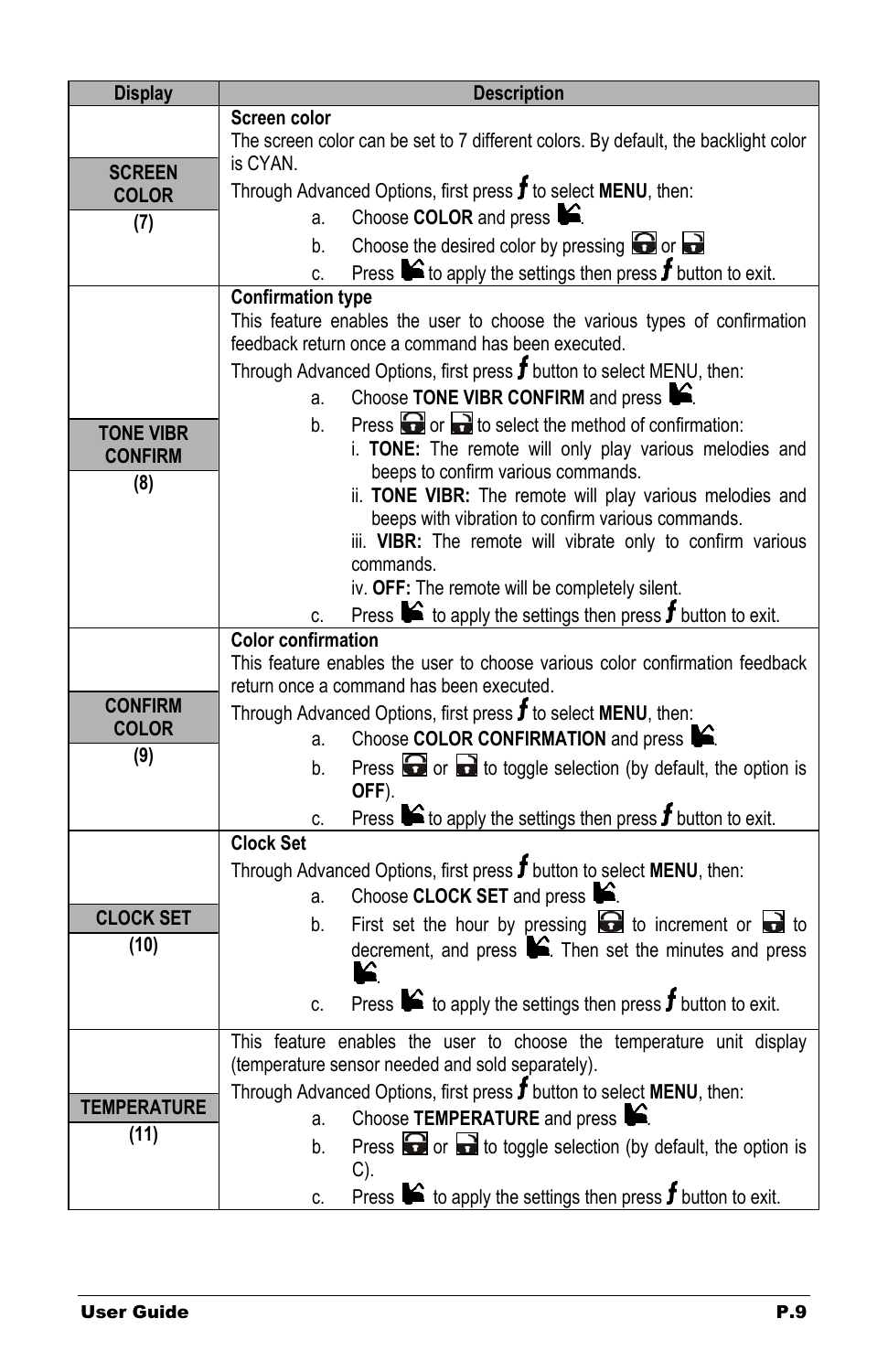| <b>Display</b>    | <b>Description</b>                                                                                                                                     |  |  |  |  |  |
|-------------------|--------------------------------------------------------------------------------------------------------------------------------------------------------|--|--|--|--|--|
|                   | $\boldsymbol{f}$ Button function                                                                                                                       |  |  |  |  |  |
|                   | The order of LEVELS and MENU can be re-arranged using the $f$ button                                                                                   |  |  |  |  |  |
|                   | Function Menu.                                                                                                                                         |  |  |  |  |  |
| $\bm{f}$ button   | Through Advanced Options, first press $f$ button to select MENU, then:                                                                                 |  |  |  |  |  |
| <b>PROGRAM</b>    | Choose $f$ BUTTON PROGRAM and press $\mathbf{S}$ .<br>a.                                                                                               |  |  |  |  |  |
| (12)              | Press or a to select either 123M or M123 (by default,<br>$h_{-}$                                                                                       |  |  |  |  |  |
|                   | the option is 123M).                                                                                                                                   |  |  |  |  |  |
|                   | Press $\bullet$ to apply the settings then press <b>f</b> button to exit.<br>C.                                                                        |  |  |  |  |  |
|                   | Demo menu                                                                                                                                              |  |  |  |  |  |
|                   | Through Advanced Options, first press $f$ button to select MENU, then:                                                                                 |  |  |  |  |  |
|                   | Choose DEMO and press <b>S</b> .<br>a.                                                                                                                 |  |  |  |  |  |
|                   | Press $\bigodot$ or $\bigodot$ to play the demo:<br>b.                                                                                                 |  |  |  |  |  |
|                   | i. SILENT: The LCD screen animates all confirmation with no                                                                                            |  |  |  |  |  |
| <b>DEMO</b>       | backlight nor tones.                                                                                                                                   |  |  |  |  |  |
| (13)              | ii. TONE: The LCD screen animates all confirmation with                                                                                                |  |  |  |  |  |
|                   | various tones only.<br>iii. TONE SCREEN COLOR: The LCD screen animates all                                                                             |  |  |  |  |  |
|                   | confirmation with backlight and tones.                                                                                                                 |  |  |  |  |  |
|                   | iv. BACK: To go back to the MENU.                                                                                                                      |  |  |  |  |  |
|                   | Press $\bullet$ to apply the settings then press $f$ button to exit.<br>C.                                                                             |  |  |  |  |  |
| <b>SW VERSION</b> | Software version menu                                                                                                                                  |  |  |  |  |  |
| (14)              | Displays the software version programmed on the transmitter.                                                                                           |  |  |  |  |  |
|                   | Page Mode                                                                                                                                              |  |  |  |  |  |
|                   | This feature sets the transmitter page mode. When page mode is set to                                                                                  |  |  |  |  |  |
|                   | AUTO, the transmitter will adjust itself to sleep mode, and to wake up when a                                                                          |  |  |  |  |  |
|                   | page from the antenna is received, thus conserving the battery consumption                                                                             |  |  |  |  |  |
|                   | and prolonging the battery. When page mode is set to ON, the transmitter is<br>always listening for a message, and OFF is simply not listening for any |  |  |  |  |  |
| <b>PAGE MODE</b>  | message.                                                                                                                                               |  |  |  |  |  |
| (15)              | Through Advanced Options, first press $f$ button to select MENU, then:                                                                                 |  |  |  |  |  |
|                   | Choose PAGE MODE and press $\mathbf{S}$ .<br>a.                                                                                                        |  |  |  |  |  |
|                   | Press or a to select AUTO, ON or OFF (by default, the<br>b.                                                                                            |  |  |  |  |  |
|                   | option is AUTO).                                                                                                                                       |  |  |  |  |  |
|                   | Press $\blacktriangleright$ to apply the settings then press <b>f</b> button to exit.<br>C.                                                            |  |  |  |  |  |
|                   | Note: It is recommended to set the PAGE mode to AUTO setting.                                                                                          |  |  |  |  |  |
|                   | Language display                                                                                                                                       |  |  |  |  |  |
|                   | Can be set to ENGLISH, FRANCAIS or ESPANOL.                                                                                                            |  |  |  |  |  |
|                   | Through Advanced Options, first press $f$ button to select MENU, then:                                                                                 |  |  |  |  |  |
| <b>LANG</b>       |                                                                                                                                                        |  |  |  |  |  |
| (16)              | Choose LANG then press <b>S</b> .<br>a.                                                                                                                |  |  |  |  |  |
|                   | Press $\bigodot$ or $\bigodot$ to choose the desired language.<br>b.                                                                                   |  |  |  |  |  |
|                   | Press $\blacktriangleright$ to apply the settings then press <b>f</b> button to exit.<br>C.                                                            |  |  |  |  |  |
|                   | Exit                                                                                                                                                   |  |  |  |  |  |
| <b>EXIT</b>       | Exits the Remote advance functions and <b>MENU</b> table.                                                                                              |  |  |  |  |  |
| (17)              |                                                                                                                                                        |  |  |  |  |  |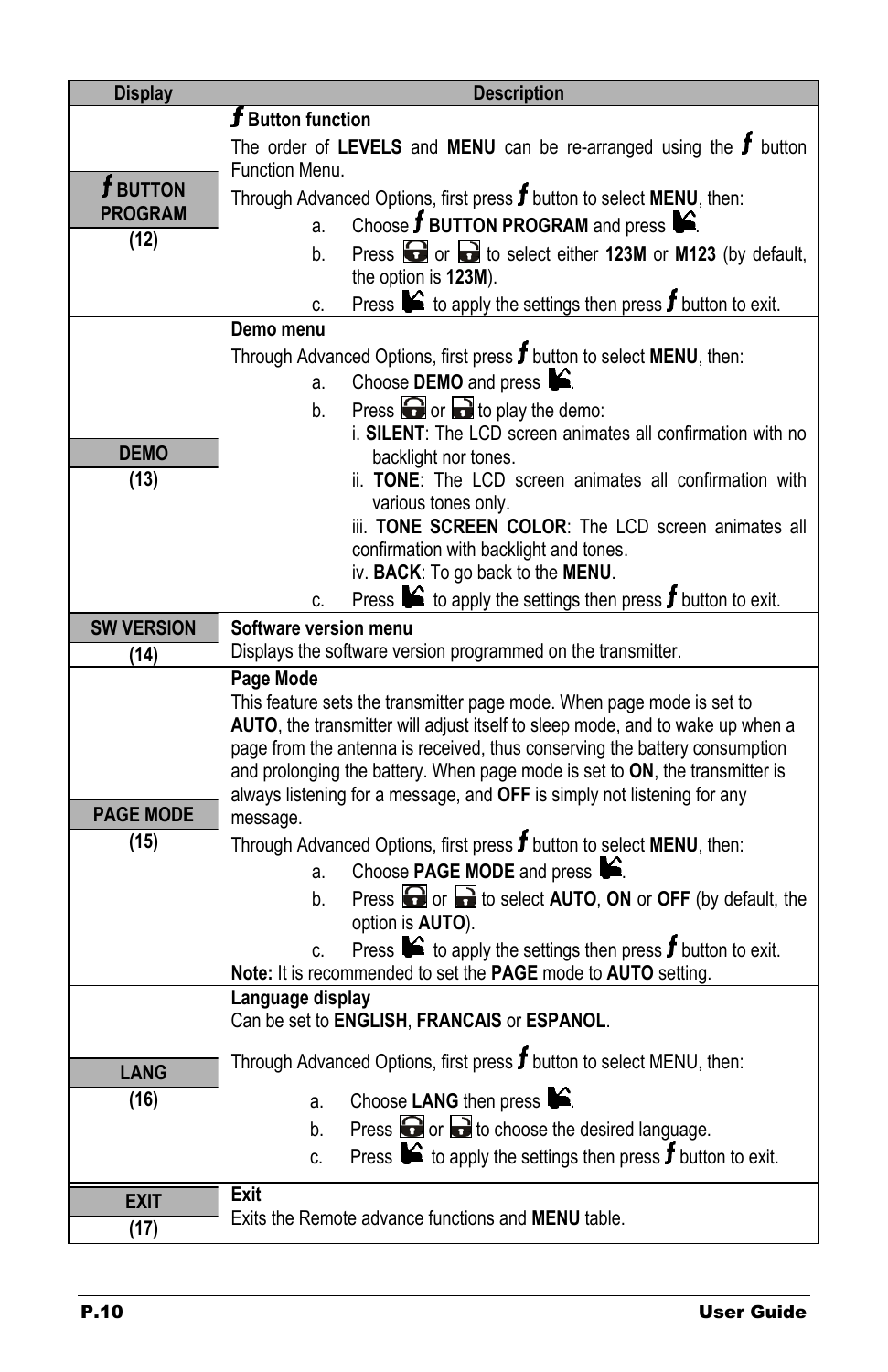## <span id="page-10-0"></span>*Remote-Starting Your Vehicle*

#### <span id="page-10-1"></span>**Setting Your Vehicle Into Ready Mode**

If your vehicle has a **manual transmission** you must read the following indications. The unit must first be set to Ready Mode in order to start the vehicle by remote. If the unit is not set to Ready Mode, it cannot remote start the vehicle.

Please note that Ready Mode can be enabled by the remote or the handbrake, depending on the option that was selected by your installer. Therefore, you must follow the appropriate procedure between the two described below in order to set your vehicle into Ready Mode.

Once the system is set to Ready Mode, the vehicle can be remote started and stopped at any time. The system will exit Ready Mode if a door, the hood or the trunk is opened, if the brake pedal is pressed, if the parking brake is disengaged or if the ignition key is turned to the **IGNITION ON (RUN)** position.

#### **To set the system to Ready Mode:**

| If Ready Mode is enabled by remote                                                                                                                                                                                                                             |                                                                                                                                                                                                                                                                                    | If Ready Mode is enabled by handbrake                                                                                                                                                          |                                                                                                                                         |  |
|----------------------------------------------------------------------------------------------------------------------------------------------------------------------------------------------------------------------------------------------------------------|------------------------------------------------------------------------------------------------------------------------------------------------------------------------------------------------------------------------------------------------------------------------------------|------------------------------------------------------------------------------------------------------------------------------------------------------------------------------------------------|-----------------------------------------------------------------------------------------------------------------------------------------|--|
| 1. Ensure that all the doors, hood and trunk are closed. Make sure that the gear selector is in the<br>neutral position.                                                                                                                                       |                                                                                                                                                                                                                                                                                    |                                                                                                                                                                                                |                                                                                                                                         |  |
| 2. With the engine running, apply the parking<br>brake once and release the brake pedal.<br>3. Within 20 sec. of engaging the parking<br>brake, press and hold $\Box$ $\Box$ or $\odot$ on<br>the transmitter (SmartStart™ uses only the<br>SmartStart™ icon). |                                                                                                                                                                                                                                                                                    | 2. With the engine running, apply the parking<br>brake twice within 10 sec.<br>3. Make sure to release the brake pedal.<br>4. The parking lights will flash 3 times quickly<br>and remain lit. |                                                                                                                                         |  |
| 4. The parking lights will flash 3 times guickly<br>and remain lit. Release the button.                                                                                                                                                                        |                                                                                                                                                                                                                                                                                    |                                                                                                                                                                                                |                                                                                                                                         |  |
| 5. Remove the key: the engine will keep on running.<br>6. Exit the vehicle. All doors should be closed, including the hood and trunk.                                                                                                                          |                                                                                                                                                                                                                                                                                    |                                                                                                                                                                                                |                                                                                                                                         |  |
| THREE POSSIBLE OPTIONS TO<br><b>COMPLETE</b><br>7 <sub>1</sub><br><b>THERE</b><br><b>ARE</b><br><b>READY</b><br><b>MODE</b><br>(programmable by installer)                                                                                                     |                                                                                                                                                                                                                                                                                    |                                                                                                                                                                                                |                                                                                                                                         |  |
| <b>OPTION 1: No lock</b>                                                                                                                                                                                                                                       | <b>OPTION 2: Manual shut down</b><br>(default)                                                                                                                                                                                                                                     |                                                                                                                                                                                                | <b>OPTION 3: Automatic shut</b><br>down                                                                                                 |  |
| The engine stops.                                                                                                                                                                                                                                              | The engine keeps going until you<br>press either;<br>$\overline{a}$ . $\overline{b}$ to lock the doors and shut<br>down the engine:<br>$b.$ $\bullet$ to unlock the doors and<br>shut down the engine;<br>c. $\circled{2}$ to shut down the engine<br>without affecting the doors. |                                                                                                                                                                                                | The engine runs for 8 sec.<br>then locks the doors before<br>finally shutting down<br>the<br>engine,<br>without<br>user<br>interaction. |  |
| <b>WARNING:</b> The vehicle is<br>not armed or locked down.                                                                                                                                                                                                    | <b>WARNING:</b> Engine runs until the<br>pre-programmed<br>expires.                                                                                                                                                                                                                | time<br>run                                                                                                                                                                                    | <b>WARNING:</b><br>leave<br>Do not<br>your keys in the vehicle!                                                                         |  |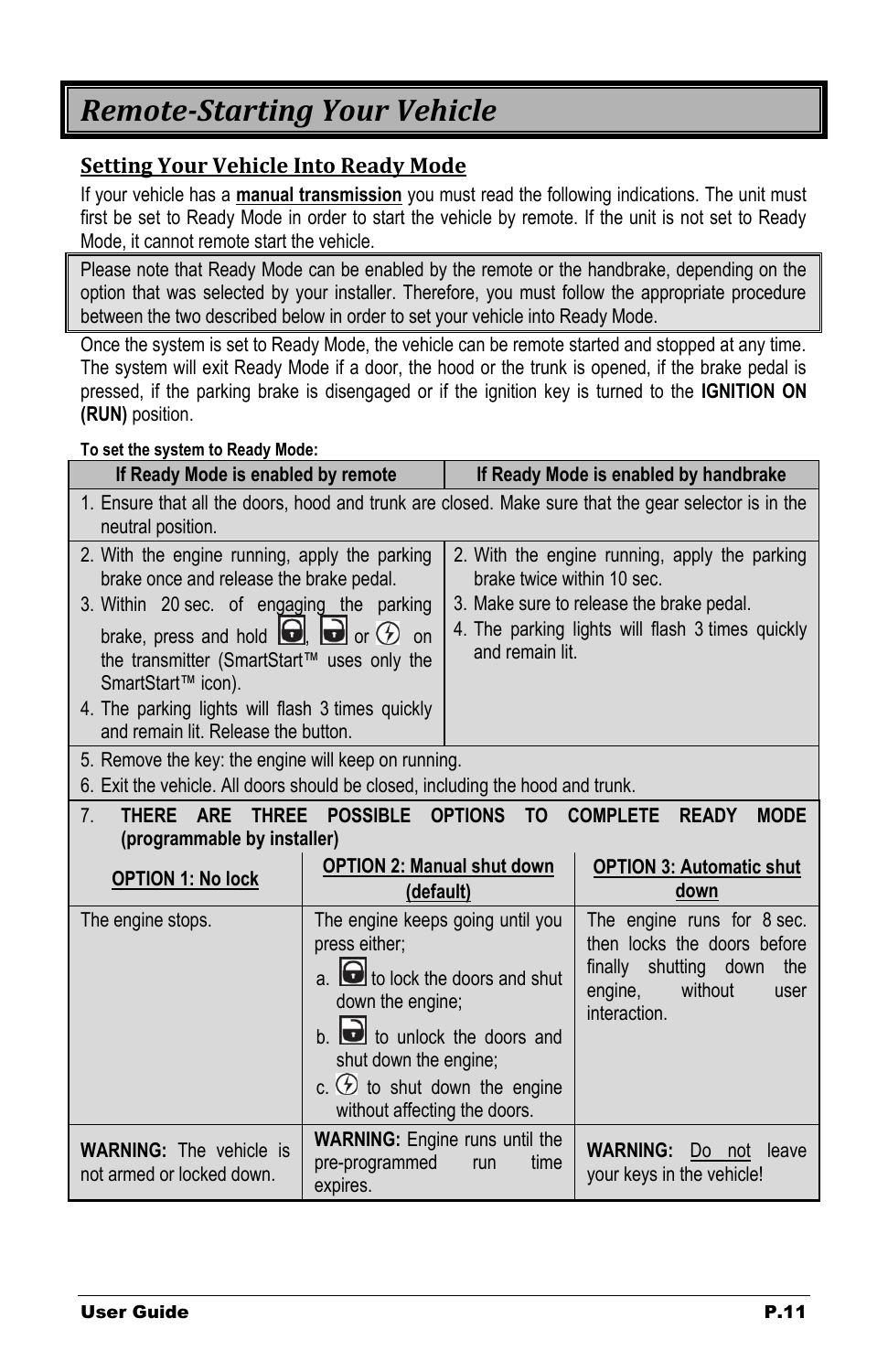#### <span id="page-11-0"></span>**Remote-starting**

- 1. Press the  $\bigcirc$  button for approximately 1 second and release.
- 2. The remote will beep once and display **START** (2-way remote only)**.**
- 3. After a few seconds you will receive the following to confirm that the vehicle has successfully remote started: Start melody, **REMOTE START** and  $\therefore$

Note: If you have not received the confirmation within 10 seconds, simply press **o** to refresh the LCD screen.

If your vehicle does not start on the first attempt, the system will shut down, wait a few seconds and try to start the engine again. There will be 3 start attemPU

Press  $\circled{2}$  to remote stop the vehicle at any moment. The remote will play a shutdown melody to confirm.

#### <span id="page-11-1"></span>**Driving Off**

With the vehicle running remotely, press the  $\Box$  button to disarm the starter kill (if installed) and unlock the doors. Enter the vehicle and do the following:

- 1. Turn the ignition key to the **IGNITION ON (RUN)** position. (Do not turn the key to the **CRANK** position while the engine is running. This would cause the starter motor to re-engage.)
- 2. Press the brake pedal to disengage the remote starter unit.

You are now ready to drive off.

**Note:** On some Push-To-Start (PTS) vehicles, no takeover is possible as pressing the brakes will shut the engine down. Please talk to your technician to determine if the "Takeover mode" can be set for your vehicle.

## <span id="page-11-2"></span>*Arming and disarming of the System*

The Alarm can be configured by the installer either to **Passive Mode** (so as to arm automatically) or **Active Mode** (so as to require the user"s intervention for arming). By default, the Remote Car Starter is configured to **Passive Mode**.

#### Passive mode:

To arm the alarm, press the **button** on the transmitter, OR

- 1. In **Passive Mode**, the alarm will automatically arm 30sec once the last door is closed.
- 2. The LED on the antenna will flash quickly during the countdown preceding the activation of the system.
- 3. Once the activation countdown expires, the siren will chirp once and the LED will flash slowly to indicate that the alarm is now armed.

To disarm the alarm, press the **button** on the transmitter.

- 1. The LED on the antenna will flash quickly during the countdown preceding the activation of the system.
- 2. The alarm will automatically rearm itself after 30 sec. if no door is left opened and the ignition is not turned ON.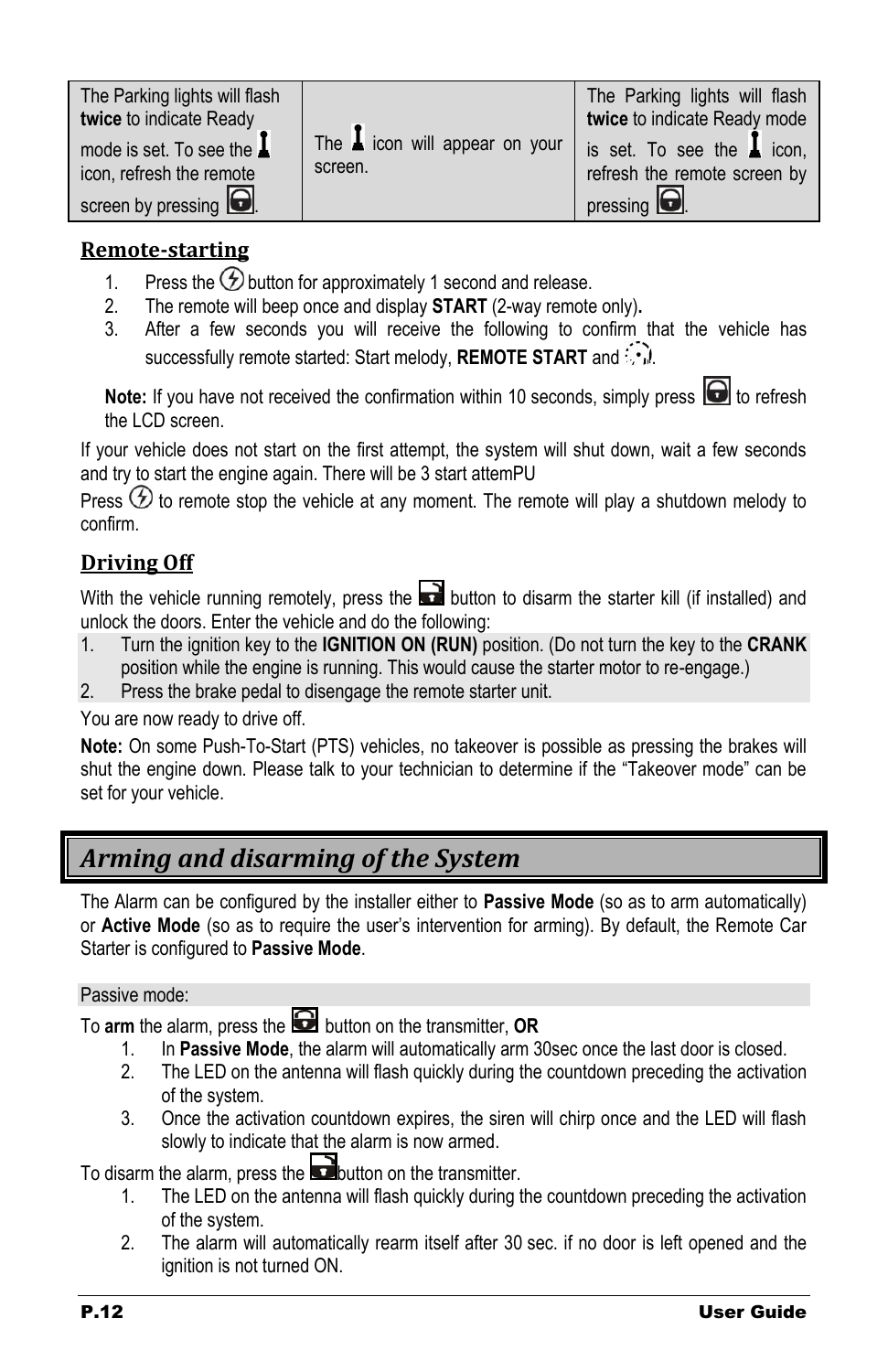#### Active Mode:

To arm the alarm, press the  $\blacksquare$  button on the transmitter.

- 1. The siren will chirp once.<br>2. The LED on the antenna
- The LED on the antenna will flash slowly.

To disarm the Alarm, press the **button on the transmitter.** 

- 1. The siren will chirp twice.
- 2. The LED on the antenna will remain OFF.

#### <span id="page-12-0"></span>*Intrusion alert via remote*

The remote will play a dual-tone siren or vibrate for about 30 seconds when an intrusion from door, hood, trunk, shock or ignition is detected. At the same time, the LCD remote will also display the type of alarm. Refer to the table below.

| Alarm Type      | <b>LCD Text</b>      | <b>Icon</b>      | Sound or Vibration |
|-----------------|----------------------|------------------|--------------------|
| <b>DOOR</b>     | ALARM + DOOR OPEN    | ) . E            | 30 seconds         |
| <b>HOOD</b>     | ALARM + HOOD OPEN    | $\blacksquare$ . | 30 seconds         |
| <b>TRUNK</b>    | ALARM + TRUNK OPEN   | $\blacksquare$   | 30 seconds         |
| <b>SHOCK</b>    | ALARM + SHOCK SENSOR | $\blacksquare$ . | 30 seconds         |
| <b>IGNITION</b> | ALARM + KEY ON       | H                | 30 seconds         |

Press the  $\Box$  or  $\Box$  button to stop the alarm. When  $\Box$  is pressed, after an intrusion has occurred, the remote will notify the user of the type of alarm with a siren tone along with a text display. Once Unlock button is pressed, the remote will play 2 alert tones after the unlock beep and will display the recent alarm intrusion occurred.

If the remote remains inactive after the intrusion, the LCD screen displays back the clock plus the alarm cause is shown and plays a short beep every minute in a span of 10 minutes to inform the user.

#### <span id="page-12-1"></span>*Remote Starter Features*

#### <span id="page-12-2"></span>**Remote Door Locks**

If your system was installed with the Remote Door Locks option, you will have the convenience of remote keyless entry.

To UNLOCK your doors and DISARM the system:

- 1. Press and hold the **button for approx.** 1 sec
- 2. The  $\Box$  icon will appear on the remote's LCD screen (2-way remote only).
- 3. The siren will chirp twice to confirm that the doors have been unlocked, the Starter Kill feature is disarmed (if it was installed) and that the Alarm is disabled.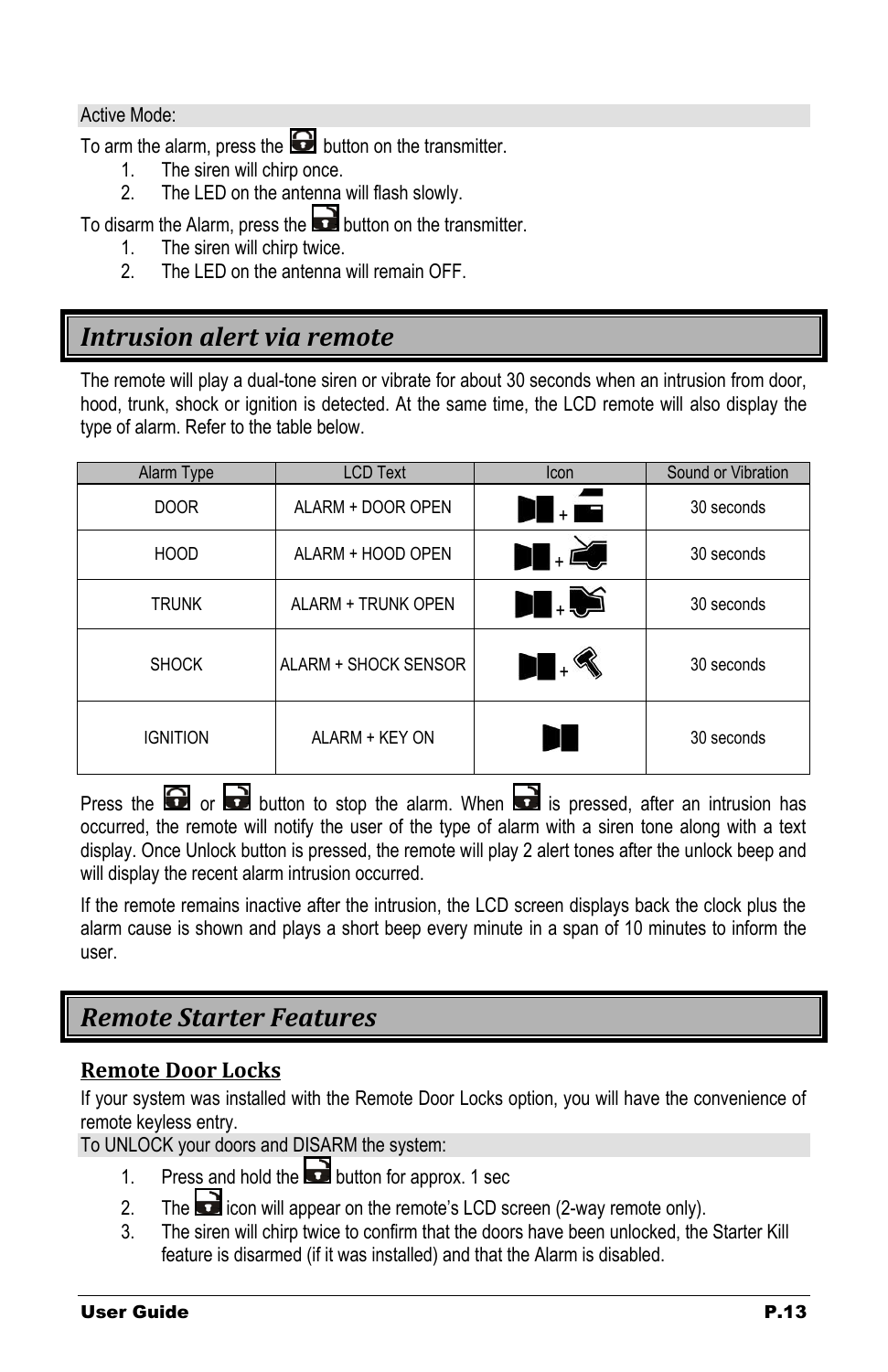#### To LOCK your doors and ARM the system:

- 1. Press and hold the **button for approx.** 1 sec.
- 2. The  $\Box$  icon will appear on the remote's LCD screen (2-way remote only).
- 3. The siren will chirp once to confirm that the doors have been locked, the Starter Kill feature is enabled (if it was installed) and that the Alarm is armed.

#### <span id="page-13-0"></span>**Remote Trunk Release**

If your system was installed with the Remote Trunk Release option, you can open your trunk by pressing the button until the remote displays the text **"**TRUNK**"** on the screen. In addition, this will also disarm the alarm.

#### <span id="page-13-1"></span>**Idle Mode**

**Convenience feature:** Idle Mode allows you to keep the engine running and the doors locked while you stop, for example, at a convenience store or for a short delivery.

This feature allows you to let the remote starter take over control of the vehicle (i.e. no Key in the Ignition Switch) while the engine is running.

#### **Activating Idle mode (Automatic transmission):**

- 1. With the engine running, make sure to release the brake pedal and press the  $\Box$ ,  $\Box$  or button on the transmitter until the parking lights come **ON**.
	- **Note:** SmartStart™ can be setup to use the SmartStart™ icon to activate Idle mode.
- 2. Remove the ignition key from the ignition switch. The engine will continue running.
- 3. Exit the vehicle. All doors, the hood and trunk should be closed
- 4. Press the  $\Box$  button to lock the doors, to arm the starter kill and to arm the alarm (if available). The engine will continue running.
	- a. When re-entering the vehicle, the user must reinsert the key into the ignition and turn it to the **ON** position (not Crank) without pressing on the brake.
	- b. *Once the key is in the ON position*, press on the brake pedal to put the transmission in gear. Pressing the brake pedal at this step will cancel the remote starter takeover.
	- c. Drive off.

If your vehicle has a manual transmission, Idle Mode can be activated through the same routine as that used for **Ready Mode (pag[e-11\)](#page-10-0)**; at the last step, press the **button to lock the doors**, arm the system and leave the engine running.

#### <span id="page-13-2"></span>**Valet Mode**

When the vehicle is in Valet Mode, the remote starter and alarm functionalities are disabled. If the vehicle needs to be serviced, or if you park it indoors, Valet Mode will prevent the engine from being remote-started accidentally.

#### **Any of the following features will put the remote car starter into Valet Mode:**

**Ignition Valet:** This feature allows you to set Valet Mode using the ignition key. **Remote valet:** This feature allows you to set Valet Mode using the transmitter. **Valet switch mode:** This feature allows you to set Valet mode using the push button switch.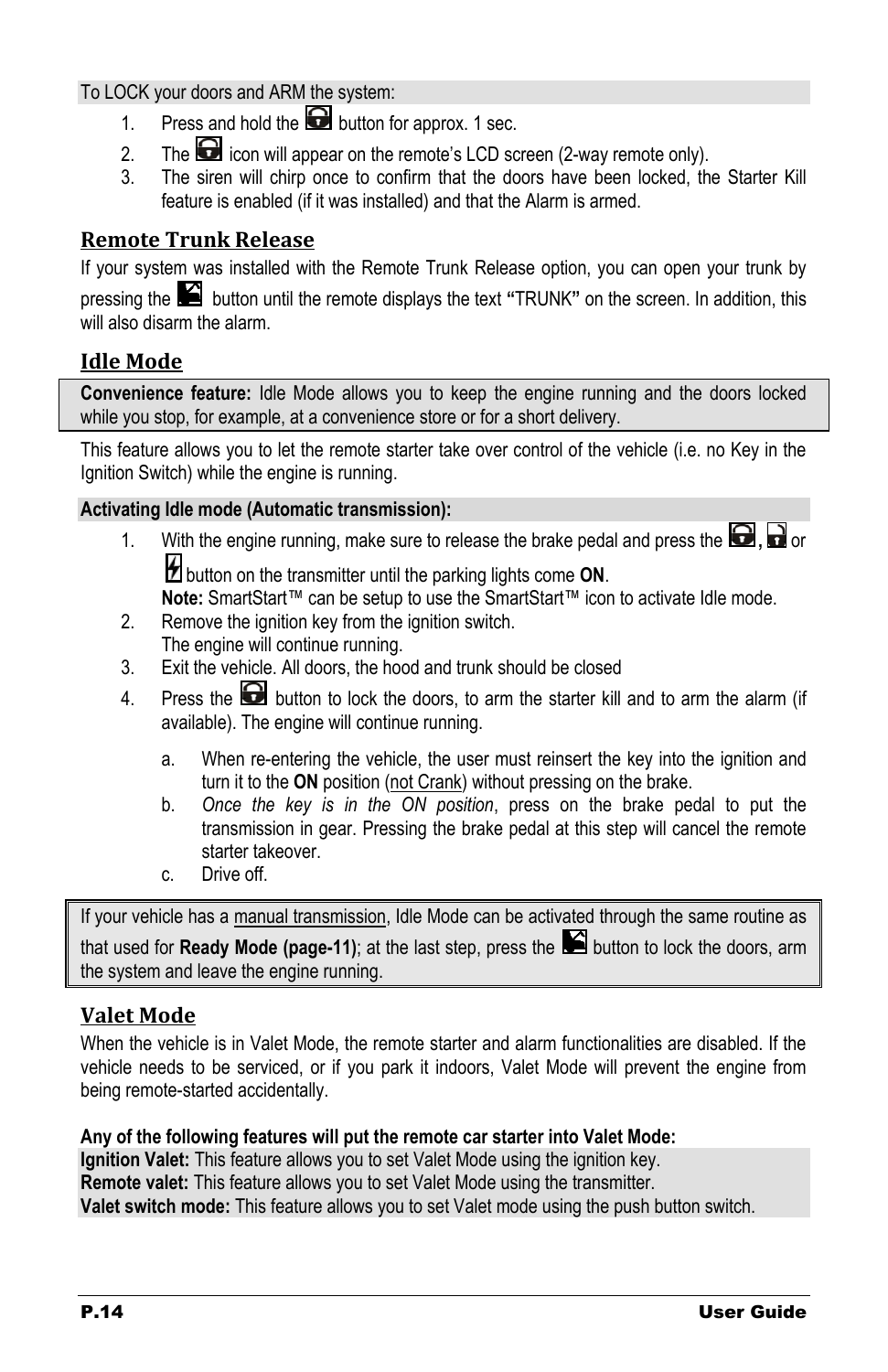#### **To put the system into Valet Mode**

#### **Using the KEY (Ignition Valet Mode):**

- 1. Insert the ignition key into the ignition switch. Within 10 sec., turn the key to the **IGNITION/RUN** and **OFF** positions until parking lights flash **3 times**.
- 2. Turn the ignition **OFF**.
- 3. The LED on the antenna will stay **ON** indicating that the vehicle has successfully entered Valet mode.
- 4. Press  $\bigcirc$  or  $\bigcirc$  to refresh the screen. The  $\bigcirc$  /  $\bigcirc$  is displayed to confirm valet mode activation.

#### **Using the TRANSMITTER (Remote Valet Mode):**

- 1. Press the **a** and  $\odot$  buttons simultaneously until the **a** and  $\Box$  icon appears on the LCD display and the  $\Box$ /
- 2. The LED on the antenna will stay **ON** indicating that the vehicle has successfully entered Valet mode.

#### **Using the PUSH-BUTTON SWITCH (Valet Switch Mode):**

- 1. Insert the ignition key into the ignition switch and turn the key to the **ON** position
- 2. Within 5 seconds, press the push-button switch until the parking lights flash **3 times**.
- 3. Release the push-button and turn the ignition to the **OFF** position.
- 4. The LED on the antenna will stay **ON** indicating that the vehicle has successfully entered **Combo Valet.**
- 5. Press  $\bigcirc$  or  $\bigcirc$  to refresh the screen. The  $\Box$  or  $\Box$  icon appears to confirm the Valet Mode activation.

#### **To take the system out of Valet Mode**

#### **Using the KEY (Ignition Valet Mode):**

- 1. Insert the ignition key into the ignition switch. Within 10 sec., turn the key to the **IGNITION/RUN** and **OFF** positions until parking lights flash **twice**.
- 2. Turn the ignition **OFF**.
- 3. The LED on the antenna will switch **OFF** indicating that the vehicle is now out of Valet mode.
- 4. Press  $\bigcirc$  or  $\bigcirc$  to refresh the screen. The  $\bigcirc$  and  $\Box$  icon will disappear from the screen.

#### **Using the TRANSMITTER (Remote Valet Mode):**

- 1. Press the **a** and  $\bigcirc$  buttons simultaneously until the **ight** and  $\Box$  icon disappears from the LCD display.
- 2. The LED on the antenna will start to flash again or will switch **OFF** indicating that the vehicle is now out of Valet mode.

#### **Using the PUSH-BUTTON SWITCH (Valet Switch Mode):**

- 1. Insert the ignition key into the ignition switch and turn the key to the **ON** position.
- 2. Press the push-button switch until the Parking lights flash **twice**.
- 3. Release the push-button and turn the ignition to the **OFF** position.
- 4. The LED on the antenna will switch **OFF** indicating that the vehicle is now out of **Valet Mode.**
- 5. Press  $\bigcirc$  or  $\bigcirc$  to refresh the screen. The  $\Box$  or  $\Box$  icon appears to confirm the Valet Mode deactivation.

If someone attempted to remote-start the vehicle while in Valet Mode; the parking lights will turn **ON**, then **OFF**, then will flash **twice**.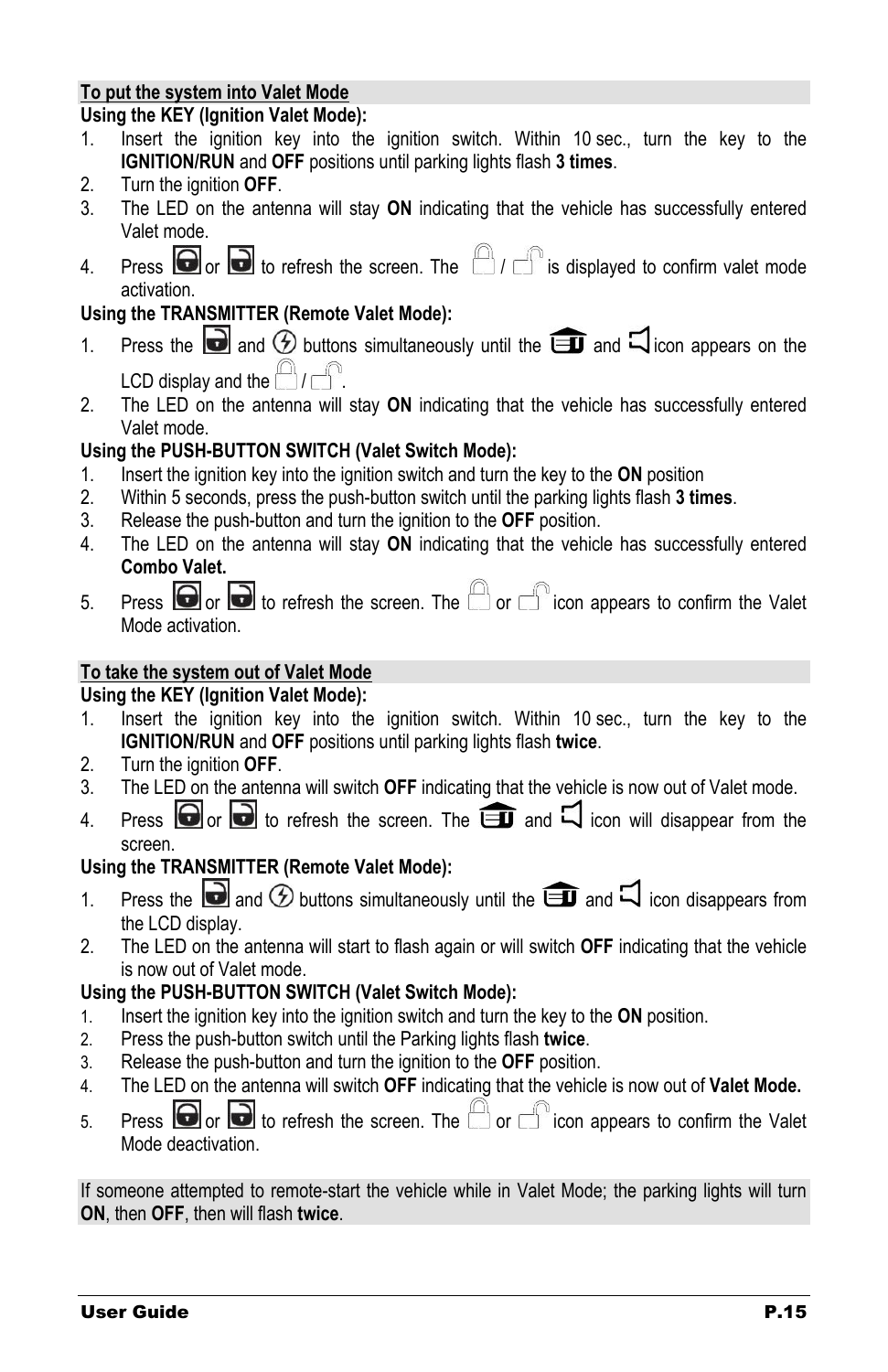#### <span id="page-15-0"></span>**Panic Mode**

In an emergency situation, you can activate panic mode by pressing and holding the  $\Box$  OR  $\Box$ button until the siren starts to sound. The LCD will display the text **PANIC** for 3 seconds. If the vehicle is under a remote start, the engine will shut down automatically before setting off the Siren. You can stop the Siren by pressing  $\mathbf \Omega$  OR  $\mathbf \Omega$ 

Furthermore, the panic mode can be stopped by activating **Valet Mode (page [14\)](#page-13-2)**

#### **\* Panic Mode will automatically shut down after 30 sec.**

#### <span id="page-15-1"></span>**Quick LockoutTM**

(Also called **Secure Panic**.) For fast protection in emergency situations, the system will **LOCK** all doors when you press the brake pedal while you hear the Horn sounding (**Quick Lockout** is only available when Panic mode has been triggered).

#### <span id="page-15-2"></span>**Cold Weather Mode**

If the vehicle has a **manual transmission**, **Ready mode (pag[e-11\)](#page-10-0)** should be set before entering Cold Weather mode. When Cold Weather Mode is active, the engine starts every 2 hours and runs for 3 minutes (8 or 20 minutes for diesel engines). Cold Weather Mode automatically ends after 24 hours or 12 starts.

#### **To enter Cold Weather Mode:**

2-way remote:

- 1. Press and release  $f$  to select LEVEL1.
- 2. Press and hold the  $\circled{D}$  button until the  $\circled{P}$  and  $\downarrow$  icon appears on the display (you can also access it using the Remote Menu; refer to Remote advanced functions and MENU).

OR

1-way remote:

1. Press AUX once. While the remote LED is flashing, press and hold  $\circled{D}$  until the parking lights flash 3 times.

#### **To exit Cold Weather Mode, do any one of the following actions:**

- Open the hood.
- Start the engine remotely.
- Turn the ignition key to the **IGNITION ON (RUN)** position.
- Or by using the remote as so:
- a) 2-way remote

Press and release  $f$  to select LEVEL1. Press and hold the  $\bigcirc$  button until the  $\bigcirc$  and  $\colon F$  icon disappears from the display.

#### b) 1-way remote

Press AUX once. While the remote LED is flashing, press and hold  $\odot$  until the parking lights flash twice.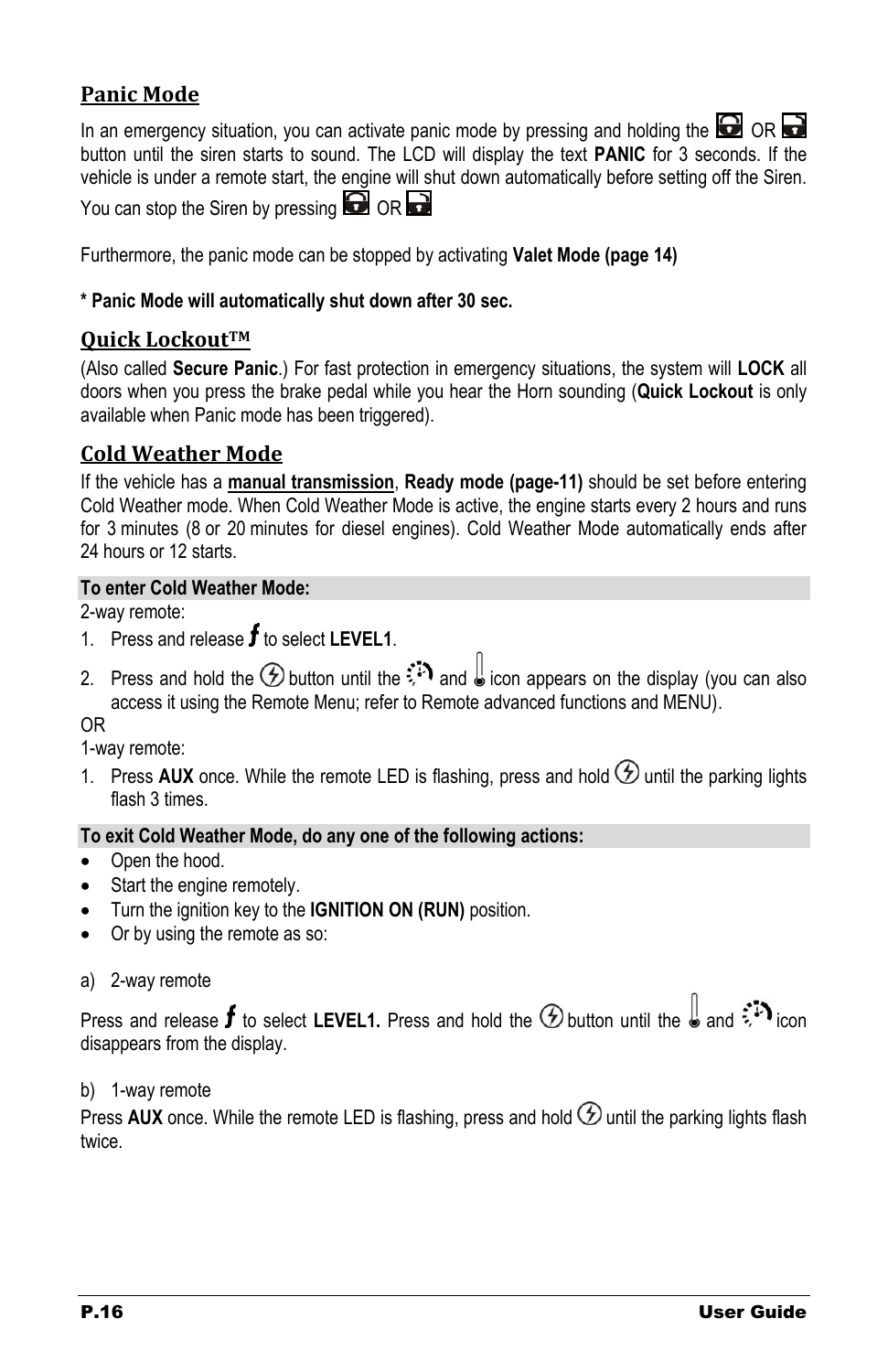#### **To verify whether the system is in cold weather mode:**

The  $\sharp$ **D** and  $\bigcup$  icon should appear on your remote display.

**OR**

 **(Automatic transmissions only)** Press the brake pedal: If the vehicle is in Cold Weather mode, the parking lights will remain **ON** while the brake pedal is pressed.

#### <span id="page-16-0"></span>**Extended Run Time**

While the vehicle is running remotely, press and hold the  $\mathbb{Z}$  button until the remote beeps 3 times. This will reset the run time counter to zero and restart the run time cycle from the beginning

**Note:** The extended run time procedure can only be carried out once per remote start.

To stop the vehicle, at any moment, simply press and release the  $\mathbb Z$  button.

Example: If your remote car starter is programmed for a run time of 3 minutes and your vehicle has

been running for 2 minutes already, pressing the  $\mathcal H$  button will reset the counter to zero and allow the engine to run for another cycle (in this case, 3 minutes).

#### <span id="page-16-1"></span>**Intrusion Codes via LED light**

The system monitors the following:

- Any vibrations sensed by the shock sensor such as someone breaking of the window, windshield, etc.
- Doors
- **Ignition**
- Trunk
- Hood

**Note:** If an intrusion has occurred, the siren will sound for a maximum of 60 seconds.

When an intrusion has occurred, pressing  $\blacksquare$  will make the siren chirps four times. The antenna's LED will provide an intrusion code corresponding to the type of the intrusion that occurred. The LED intrusion codes are flashed in continuous loops.

| $2x =$ Doors intrusion | 5x = Panic      |
|------------------------|-----------------|
| 3x = Shock Sense       | $6x =$ Ignition |
| $4x = Hood$            | $7x = Trunk$    |

#### <span id="page-16-2"></span>**Car Finder™**

When enabled, the Car Finder™ option will help you locate your vehicle by sounding a siren or the horn. To initiate,

- 1. Through advance function remote"s menu **(page[-6\)](#page-5-1)**, select **LEVEL 1.**
- 2. Within 2 sec., press  $\blacksquare$  to sound the siren once without affecting the door.

#### <span id="page-16-3"></span>**Temperature Request (If ACC-Temp-101 installed)**

The user can request the temperature in the vehicle if a Temperature Sensor Module (ACC-Temp-101) is installed:

- Through the remote"s advanced function menu **(page[-6\)](#page-5-1)**, select **LEVEL 1.**
- Within 2 sec., press the  $\blacktriangleright$  button and hold it until the temperature is displayed on the LCD screen.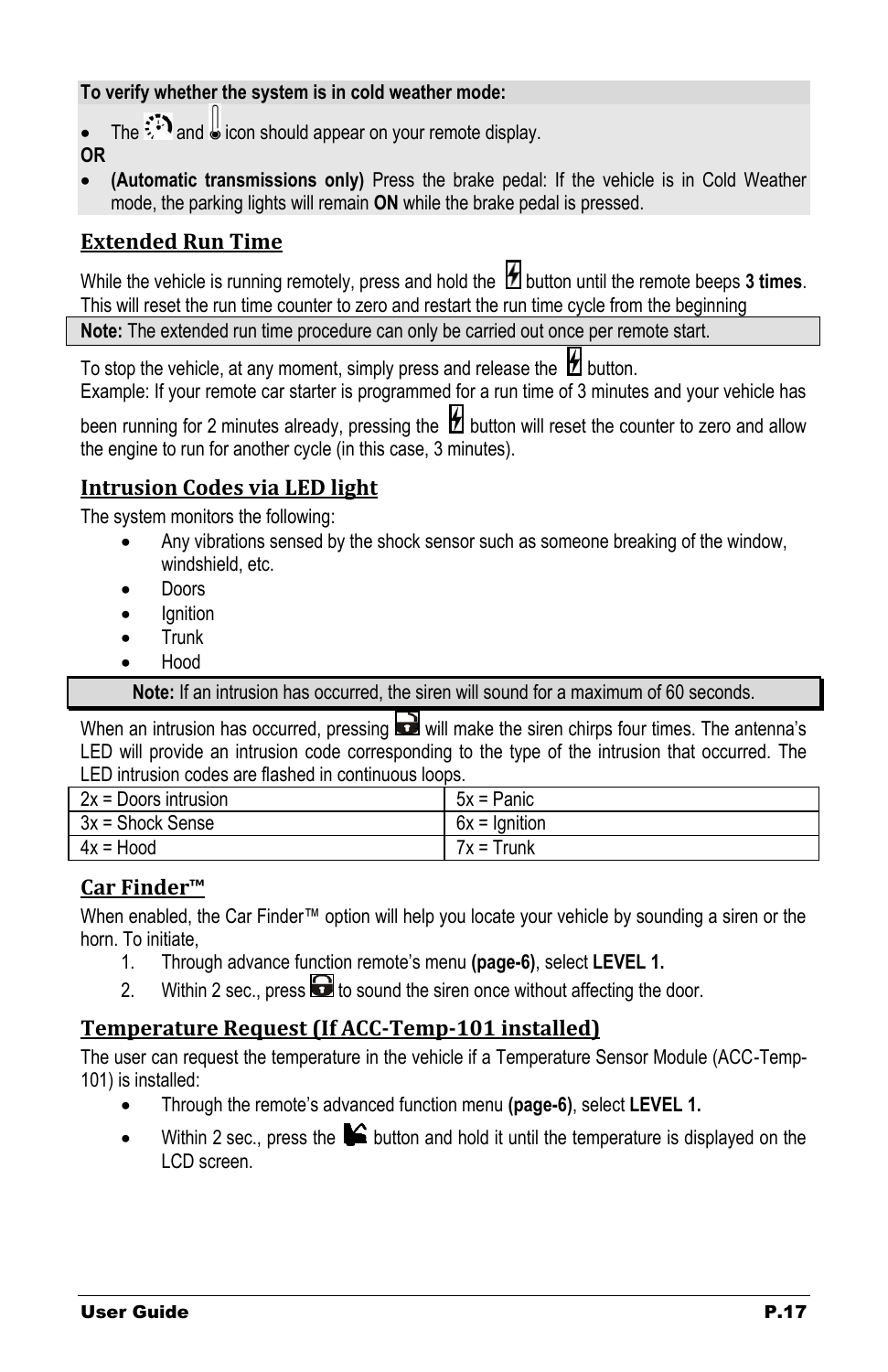#### <span id="page-17-0"></span>**Temporary Chirp Delete**

To temporarily disable the chirp confirmations of the siren upon arming and disarming (e.g. in a quiet neighbourhood):

- $\bullet$  Press the  $\blacksquare$  button. The remote will beep once.
- Within 2 sec., press the  $\Box$  or  $\Box$  button to arm or disarm system without any chirp.

#### <span id="page-17-1"></span>**Relock**

If you unlock the doors with the remote transmitter, but do not open any door, hood, trunk or turn ignition **ON** within 30 seconds, the system will automatically relock and arm.

**Note:** When the system is in **active arming** mode and the **relock** mode is enabled, the doors will relock but the system will not rearm.

#### <span id="page-17-2"></span>*Advanced Features: Installation-programmable Options*

The remote starter was designed with flexibility and OEM integration in mind. With its programmable options, this unit can single-handedly control nearly any electrical system in your vehicle.

Caution: The programming of your system should be left to a professional. Changing any one of the settings may affect the operation of your remote starter.

#### <span id="page-17-3"></span>**Ignition-Controlled Door Locks**

This is an added security feature. If your Remote Car Starter was installed with the Ignition-Controlled Door Locks option, the doors will automatically lock as soon as the ignition key is turned to the **IGNITION ON (RUN)** position while the brakes are pressed. The remote car starter will also lock any door that was unlocked and opened (then closed) the next time the brake pedal is pressed (only when doors are monitored). When the key is turned to the **OFF** position, the doors will automatically be unlocked.

#### <span id="page-17-4"></span>**Secure Lock**

(Disabled by default.) Before your vehicle can be remote-started, the factory security system must first be disarmed. The Secure Lock feature may be required on certain vehicle models with factory security systems that automatically unlock the doors when the security system is disarmed. To keep your vehicle protected when the factory security system is disarmed for a remote start,

Secure Lock will relock your doors as soon as the vehicle is started. Once the engine is shut down by remote or after its runtime has expired, Secure Lock will also rearm your factory security system and relock the doors.

#### <span id="page-17-5"></span>**"Home ValetTM" Mode**

If configured at installation, this feature will remotely set the vehicle to a no-remote-start mode: if the vehicle is parked indoors there is no danger of it starting accidentally by remote control. If the vehicle has a manual transmission, it should be set into ready mode before activating the Home Valet™.

**Note:** Once the Home Valet Mode is activated, the vehicle will not start by remote, but the alarm functions will remain active. Home Valet is a temporary Start Valet mode. Once the system is out of Home Valet, the system can be remote started again.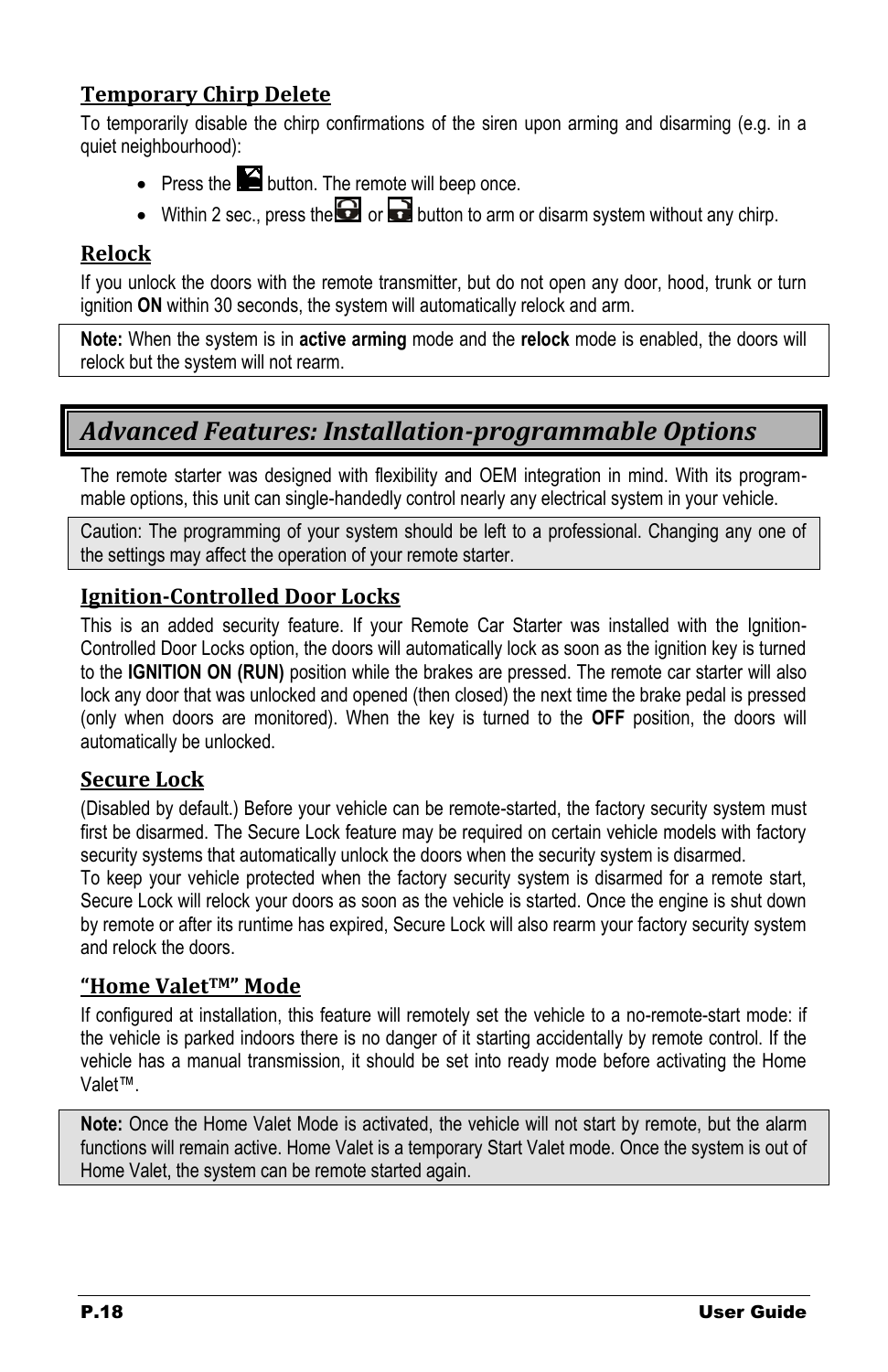#### **To take the system into home valet mode:**

- 1. Press the  $\Box$  or  $\Box$  button.
- 2. Within 3 seconds, press the  $\blacksquare$  and  $\blacksquare$  buttons simultaneously
- 3. The transmitter will beep once and the  $\widehat{=}$  +  $\Box$  or  $\Box$  icons along with **HOME VALET** text will display.

#### **To take the system out of home valet mode:**

Turn the ignition key to the **IGNITION ON (RUN)** position.

The system will warn you if someone attempts to start your vehicle while it stands in home valet mode. The parking lights will:

Turn ON then OFF; then Flash twice, pause; then Flash twice again.

#### <span id="page-18-0"></span>**Engine Run Time**

If you have a gas engine, your remote starter can be programmed to run the engine for 3, 15, or 25 minutes (15 minutes by default). If you have a diesel engine, the remote starter can be programmed to run the engine for 8, 20, or 30 minutes (20 minutes default).

#### <span id="page-18-1"></span>**Turbo Mode**

If Turbo Mode is configured at installation, it will allow a turbocharger to idle down after the user leaves the vehicle: the unit will take over the vehicle and keep it running for 60 seconds (or until it is shut down by remote control), then shut down the engine.

If your vehicle has an **automatic transmission**, proceed as follows to set the system to Turbo Mode:

1. With the engine running, make sure to release the brake pedal and press the  $\Box$ , or **b** button on the transmitter until the parking lights come ON.

**Note:** SmartStart™ can be setup to use the SmartStart™ icon to activate Turbo mode.

- 2. Remove the ignition key from the ignition switch. The engine will continue running.
- 3. Exit the vehicle and close all doors, hood and trunk.
- 4. Press the  $\blacktriangleright$  button; this will lock the doors, arm the OEM-style alarm (if configured) and confirm that the vehicle is in Turbo Mode.
- 5. The engine will shut down after 60 seconds.

If your vehicle has a **manual transmission**, follow all steps of the **Ready Mode** routine **(pag[e-11\)](#page-10-0)** to activate Turbo Mode. At the last step,

- Press  $\Box$  to lock the doors and have the engine shut down after 60 seconds; The parking lights will flash 3 times and remain lit. The alarm and starter kill will be armed.
- Press **the** to unlock the doors and have the engine shut down after 60 seconds; The parking lights will flash 3 times and remain lit.
- Press  $\sharp$  To shut down the engine without affecting the doors.

**Note:** The vehicle will enter Ready Mode once the engine run time expires.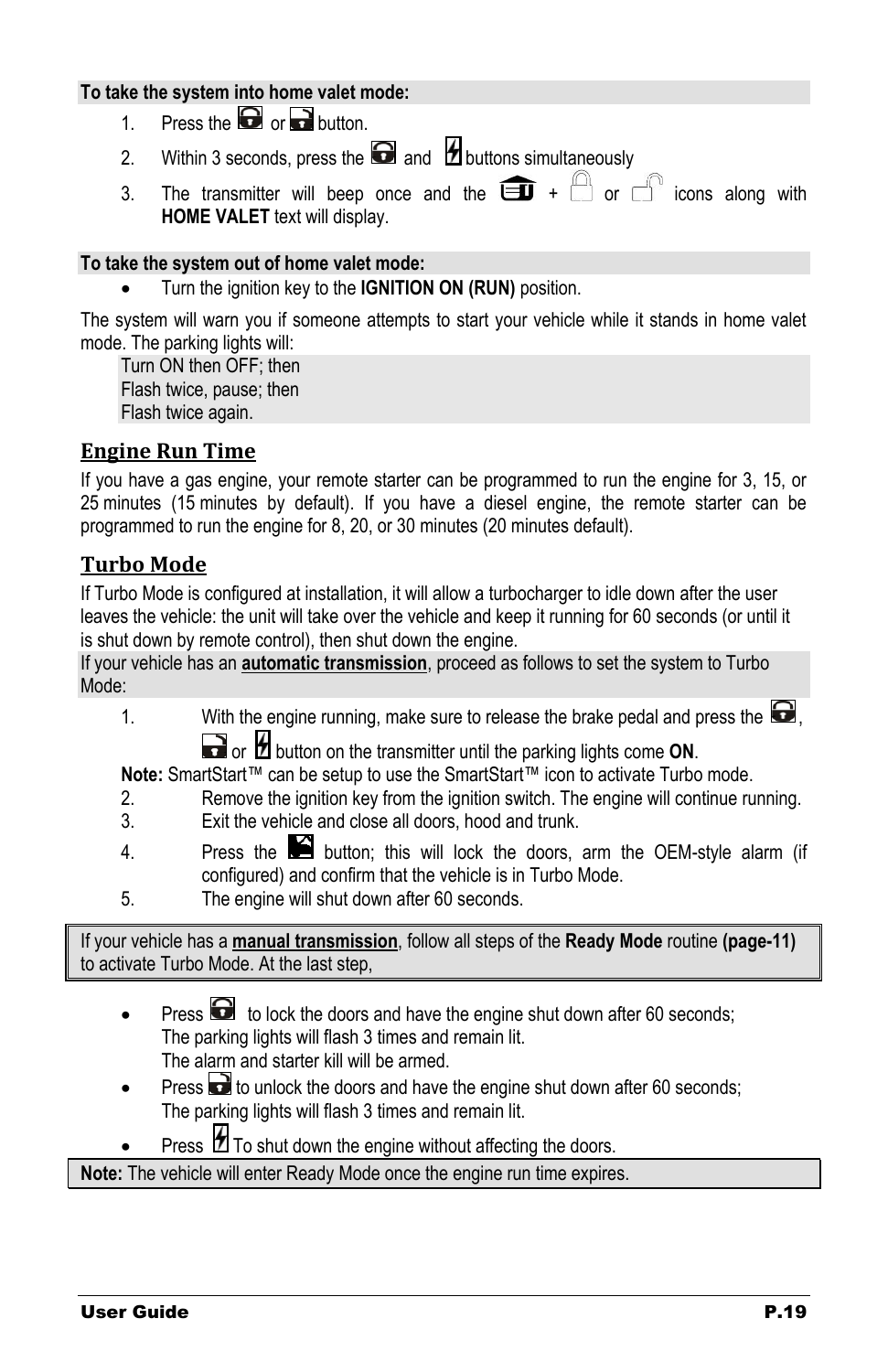#### <span id="page-19-0"></span>**Siren Chirps**

The siren will chirp to confirm the system's basic operations:

- By default, when the doors are being locked, the siren will give **1 chirp** if all the doors, the hood and the trunk are closed.
- If one of the doors, the hood or the trunk is open as the doors are being locked, the siren will chirp **3 times.**
- When the doors are being unlocked, the siren will give **2 chirps** if no intrusion was detected.
- If an intrusion was detected, the siren will 4 times if **in the system can** is pressed. The system can alternatively be set to: (must be configured by the installer)
- **Warning Mode:** When arming, warns you with three (3) chirps if a door, the hood or the trunk is open. When disarming, warns you with four (4) chirps if the alarm was triggered.
- **Open Zone Notification** (the system will warn for doors opened up to 10 seconds after arming).
- **No Chirp** (the vehicle will not chirp under any circumstance).

#### <span id="page-19-1"></span>**Arming**

Arming of the system can be program by your installer into 4 different options. By default, your system is programmed to "**passive arming – 2 stage disarm**":

- **Active arming:** The system will only arm if **button** is pressed
- **Passive arming (2 stage disarm):** The system will automatically arm itself 30 seconds after all doors, hood and trunk are closed.

**Note:** If an alarm is triggered, pressing the **button will stop the siren while keeping** the doors locked and the system armed.

 **Passive arming (1 stage disarm):** The system will automatically arm itself 30 seconds after all doors, hood and trunk are closed

**Note:** If an alarm is triggered, pressing the **button will stop the siren and unlock the** doors.

 **Active arming with disarm notification:** This feature will notify the user when the vehicle is left disarmed after Ignition is turned off, or when the Module is disarmed after being previously armed, the opening or closing of a Door will cause the Horn or the Siren to **sound once** after 10 sec. to warn the user that the vehicle was left unprotected. Pressing  $\bigcirc$  or  $\bigcirc$  will cancel this timer.

#### <span id="page-19-2"></span>**Shock Sense & Warn Away sense**

If somebody hits, jostles or otherwise moves your car, the shock sensor sends a signal to the brain indicating the intensity of the motion. Depending on the severity of the shock, the system can react to a full shock by triggering the alarm or it can also respond to a lighter shock (30 % of the strength of a full shock) by giving a warn-away (without triggering an Alarm condition). However, when the Engine is running after a remote start, the full shock is disabled but will still give a warning sound if warn-away is enabled.

Note: Refer to your installer if you wish to disable the shock sensor permanently.

#### <span id="page-19-3"></span>**Siren/Horn Chirp Timing**

The pulse duration can be configured by your installer (from 5 ms. to 200 ms.).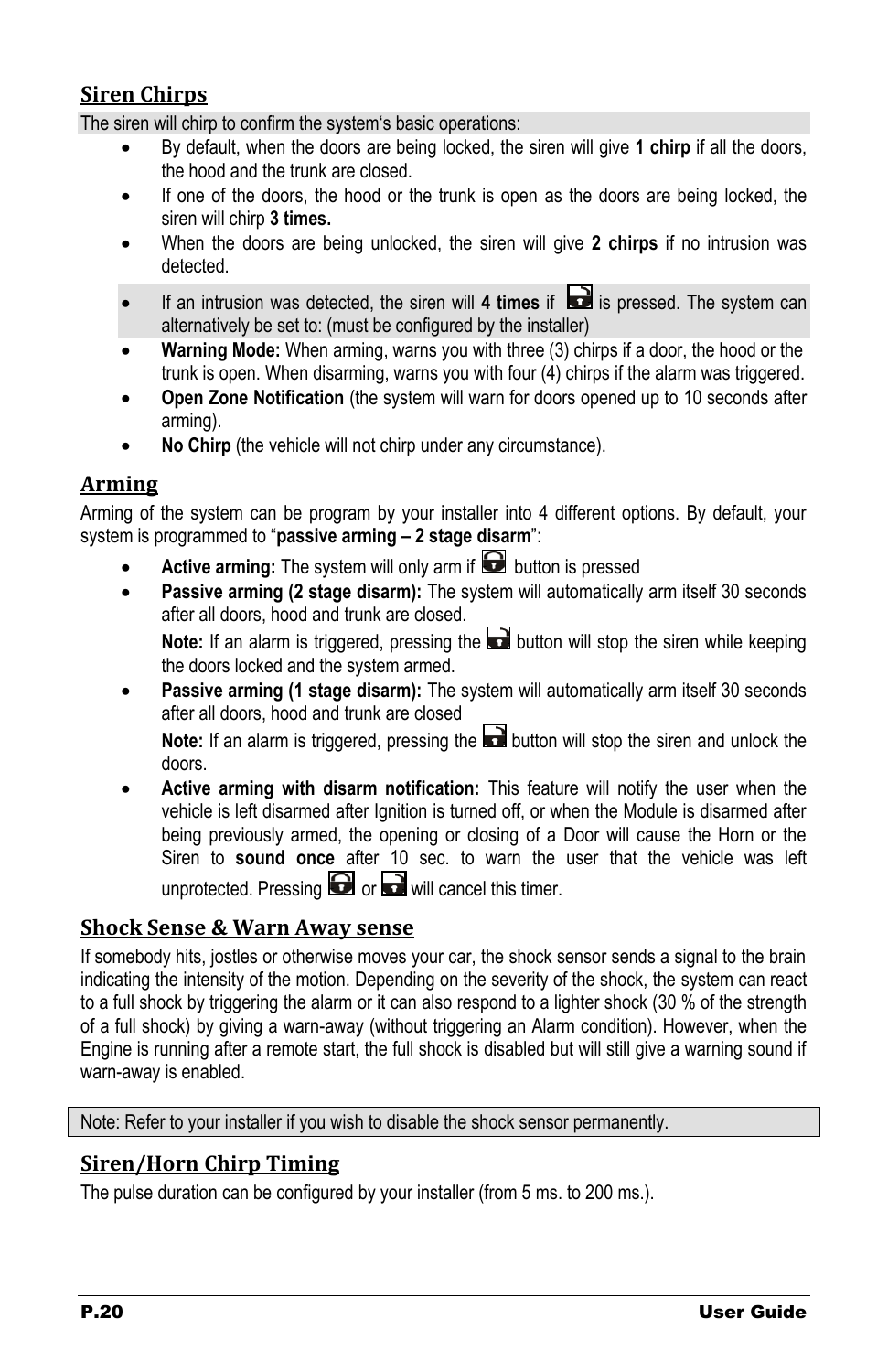#### <span id="page-20-0"></span>**Priority door:**

If configured by your installer, this great feature allows you to unlock solely the driver's door with a single press of the  $\Box$  button on the transmitter, and to unlock the other doors, if desired, by pressing the  $\blacksquare$  button for a second time.

#### <span id="page-20-1"></span>**Multi-car Operation**

This option allows the owner of two vehicles, both equipped with the same remote starter model, to control both systems with a single remote control.

**Note:** -Your remote control must be configured for second car operation by the installer.

-When using this remote for second car operation, a two-toned trill beep will play to indicate that the second car operation message was sent to the car.

To control the second vehicle:

**OR**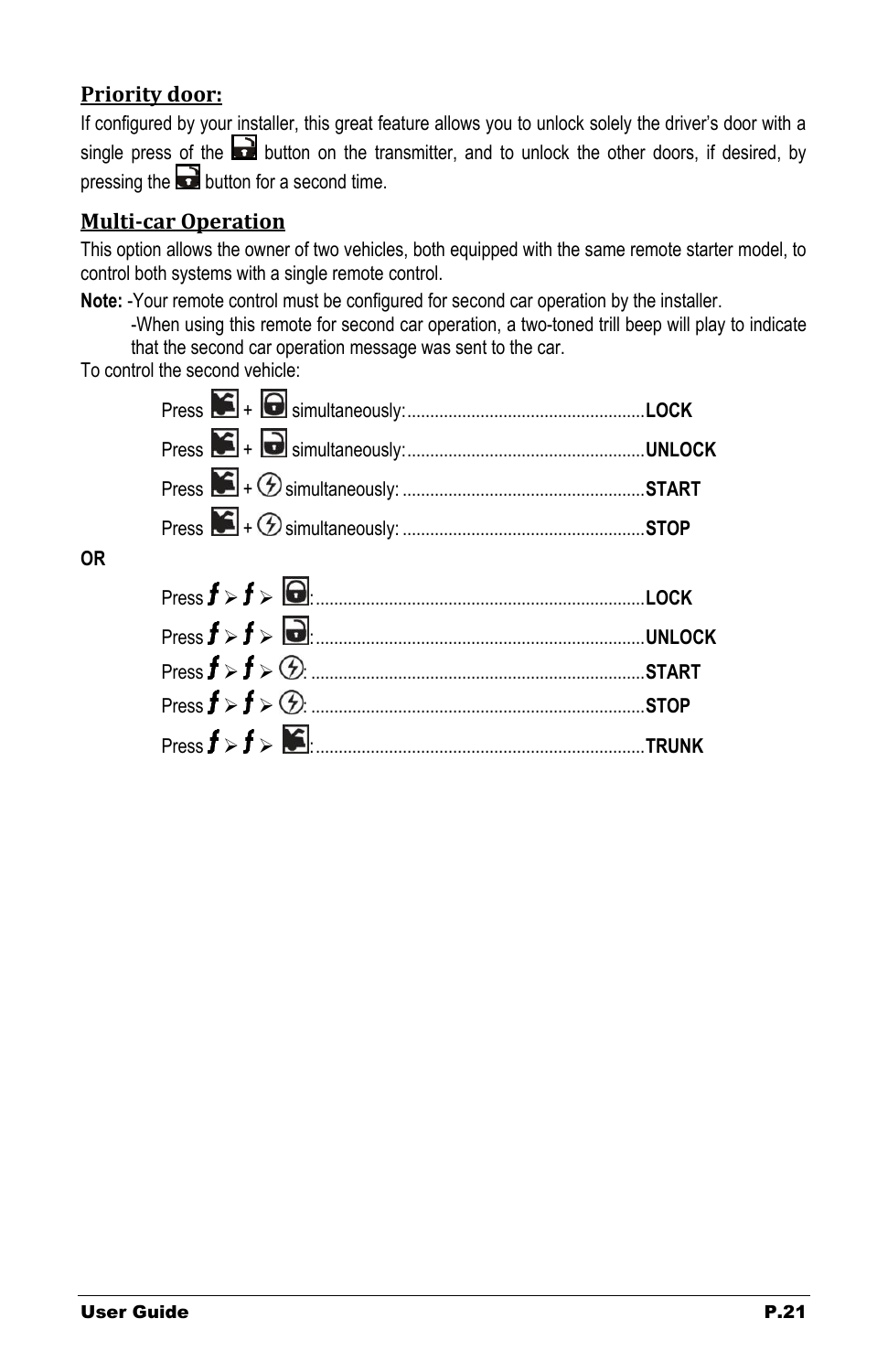## <span id="page-21-0"></span>*Multi-Level Features*

The multi-level features allow you to access different features of your vehicle or of a second car by pressing the **f** button twice, three or four times. For convenience purpose, the order of LEVELS and **MENU** can be re-arranged through **BUTTON PROGRAM setting**.

#### **Features:**

- **Advanced features:** AUX 2, Cold Weather mode, Temperature request
- **Multicar Operation:** Allows the owner to control both vehicle equipped with the same remote starter model.
- **Menu:** See Menu section for the complete Menu list.

#### **To control the Multi-level features, refer to the tables below:**

| <b>f BUTTON PROGRAM setting 1 *default</b> |                    |                  |
|--------------------------------------------|--------------------|------------------|
| <b>FBPRO</b><br>setting                    | <b>Features</b>    | Levels           |
| 1                                          | Advanced features  | L01              |
| 2                                          | Multicar operation | L02              |
| 3                                          | N/A                | L <sub>0</sub> 3 |
| М                                          | <b>MENU</b>        | <b>MENU</b>      |

| <b>J BUTTON PROGRAM setting 2</b> |                    |             |
|-----------------------------------|--------------------|-------------|
| <b>FBPRO</b><br>setting           | <b>Features</b>    | Levels      |
| M                                 | <b>MENU</b>        | <b>MENU</b> |
|                                   | Advanced features  | L01         |
| 2                                 | Multicar operation | L02         |
| 3                                 | N/A                | l 03        |